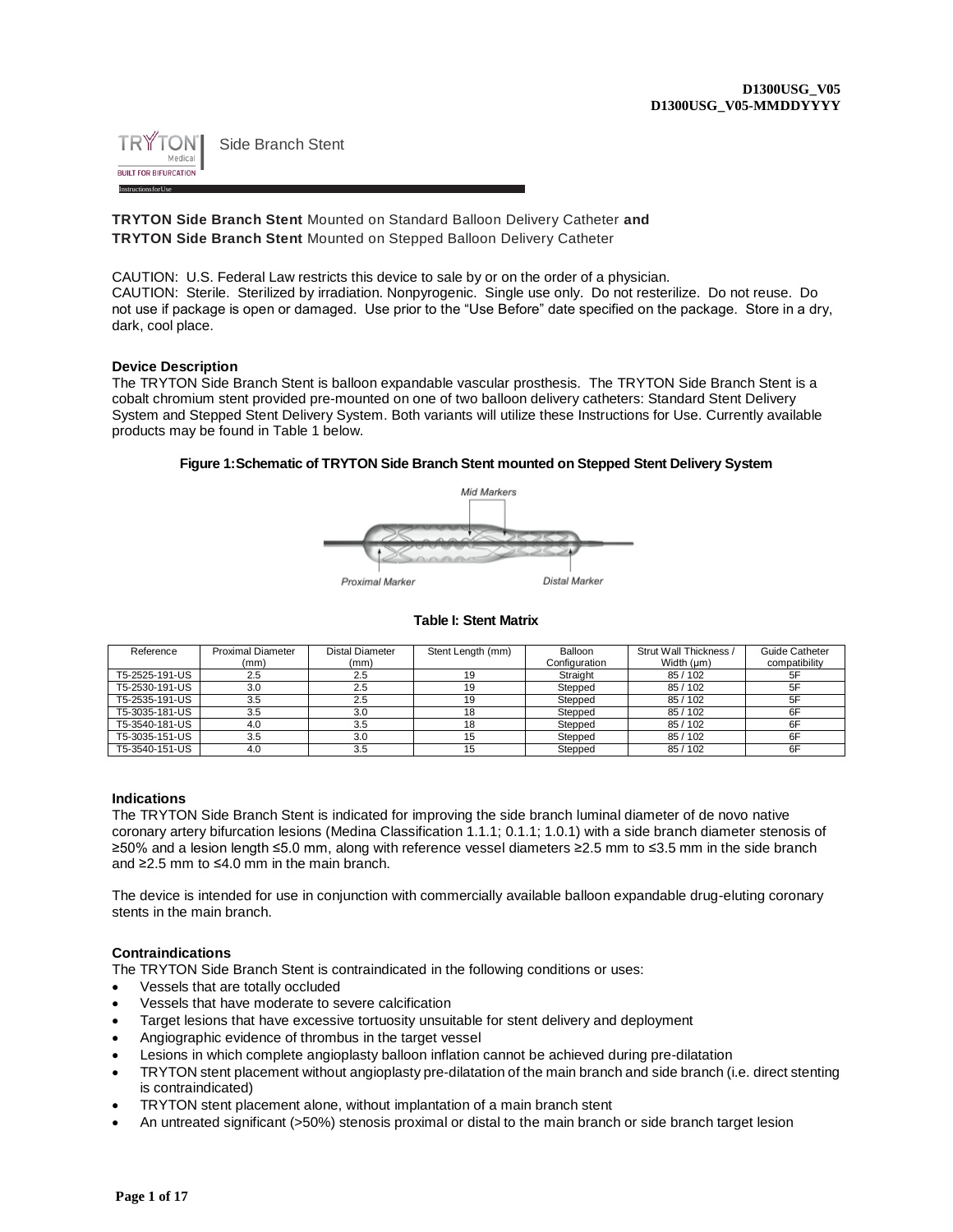- Impaired runoff in the treatment vessel with diffuse distal disease
- Eiection fraction <30%
- Impaired renal function (creatinine >2.0 mg/dl or 150mmol/l)
- Platelet count <100,000 cells/mm<sup>3</sup> or >700,000 cells/mm<sup>3</sup>, a WBC of <3,000 cells/mm<sup>3</sup>, or documented or suspected liver disease (including laboratory evidence of hepatitis)
- Presence of a heart transplant
- Known allergy to cobalt chromium
- Hypersensitivity or contraindication to cobalt-chromium or structurally-related compounds, cobalt, chromium, nickel, or tungsten
- Anticipated use of rotational atherectomy
- Patients in whom the use of a drug eluting stent is contraindicated, e.g., who cannot receive the recommended dual anti-platelet (aspirin and an approved P2Y12 Inhibitor) and/or anticoagulation therapy

# **Warnings**

- Use of the TRYTON Side Branch Stent in appropriately sized main vessels and side branches is required for safe and effective performance of the device.
- Do not use the TRYTON Stent in small side branches [<2.50 mm in diameter by visual assessment or <2.25 mm in diameter by quantitative coronary angiography (QCA)], as its use may lead to an increased risk of adverse cardiac events such as myocardial infarction and the need for repeat revascularization. To confirm appropriatelysized side branch diameters, the diameter of the pre-dilation balloon inflated to nominal pressure may be used as a reference. Alternatively, the use of quantitative imaging methods such as on-line quantitative coronary angiography, intravascular ultrasound or optimal coherence tomography should be considered.

Use of the TRYTON Side Branch Stent, as with percutaneous coronary stent implantation procedures in general, is known to be associated with the following risks:

- Vessel thrombosis.
- Increased length of hospital stay relative to those of coronary balloon angioplasty alone. Judicious selection of patients to receive this device rather than balloon angioplasty alone is strongly advised.
- Infection secondary to contamination of the stent may lead to thrombosis, pseudoaneurysm or rupture.
- The stent may cause spasm, distal embolization, thrombus, or could migrate from the site of implantation. Excessive dilatation of the artery may cause vessel rupture and life-threatening bleeding.
- Stents may not be fully expanded during deployment, particularly in resistant lesions.
- Stent dislodgment from the balloon surface during deployment and/or dislodgment from the target site postdeployment can occur.
- Major bleeding.

# **Precautions**

- Side branch pre-dilatation is required and should only be performed with an angioplasty balloon appropriate for a vessel ≥2.5 mm in diameter by visual assessment or ≥2.25 mm in diameter by QCA, inflated to nominal pressure.
- Following pre-dilation, angiography should be performed following the administration of intracoronary nitroglycerin to reassess vessel dimensions with attention to the side branch reference vessel diameter (RVD) to ensure that it is of appropriate size. The side branch RVD should be based on the most angiographic normalappearing segment distal to the lesion.
- Use of this product should be performed only in hospitals with access to emergency coronary artery bypass graft surgery that can be performed quickly in the event of a potentially injurious or life-threatening complication.
- All TRYTON Side Branch Stent/Stent Delivery Systems are intended for single use only. Under no circumstances should this device or any part thereof be resterilized or reused. Reuse may result in device malfunction and subsequent patient complications and/or adverse events.
- All equipment required for the implantation of this stent must be carefully examined prior to use to verify proper function.
- Special care should be taken not to disrupt the stent on the delivery catheter, particularly during removal from its packaging, placement over guidewire, and advancement through hemostasis valve and guiding catheter.
- When the delivery catheter is exposed to the vascular system, it should be manipulated while under high-quality fluoroscopic observation. If resistance is met during manipulation, determine the cause of the resistance before proceeding. Excessive manipulation may cause dislodgment of the stent from the delivery catheter or vessel damage.
- For deployment of the stent, use a mixture of radiographic contrast media and sterile saline. Do not inflate the delivery system with air or any gaseous media.
- Balloon pressure should not exceed the rated burst pressure of the delivery catheter. Use of a pressure monitoring device is required to prevent over-pressurization.
- Do not attempt to reposition a partially deployed stent. Attempted repositioning may result in severe vessel damage.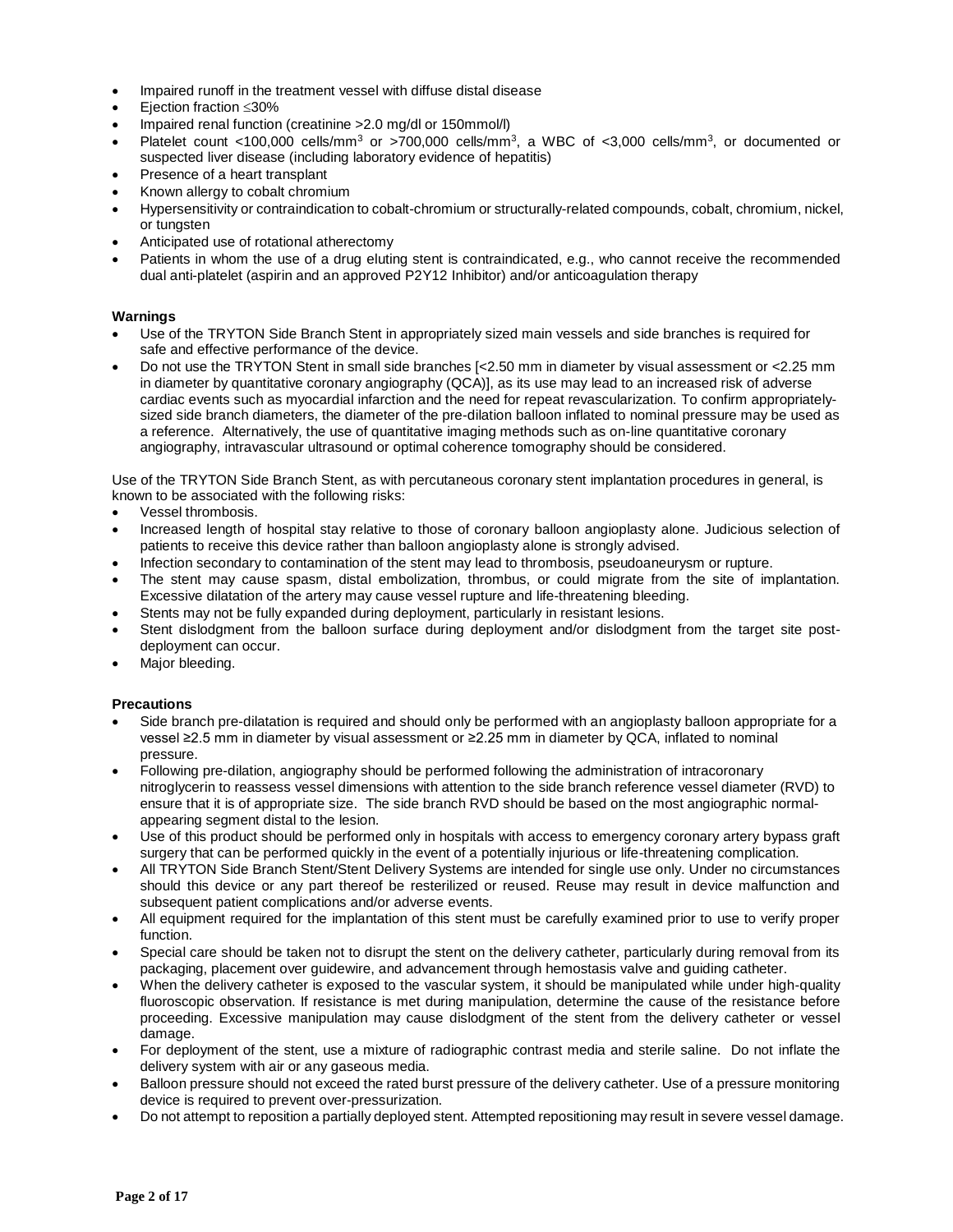- When recrossing a recently implanted stent, care should be taken to assure the guide wire is placed within the lumen and not in between the stent and the vessel wall. Otherwise, inadvertent dislodgment of the stent may occur leading to faulty positioning of the stent.
- Do not attempt to pull an unexpanded stent back into the guiding catheter, as stent damage or stent dislodgement may occur. Movement in and out through the distal end of the guiding catheter should not be performed as the stent may be damaged when retracting the undeployed stent back into the guiding catheter. To withdraw the TRYTON Side Branch Stent system, the entire system with the guiding catheter should be removed as a single unit.
- If a guide catheter extension is utilized to deliver/position the TRYTON Stent and it becomes necessary to withdraw/remove an unexpanded TRYTON Stent/Stent Delivery System, do not withdraw the TRYTON Stent/Stent Delivery System into the guide catheter extension. Withdrawal of the TRYTON Stent/Stent Delivery System into a guide catheter extension may cause dislodgement of the TRYTON Stent from the Stent Delivery System. Refer to procedure step #5 under *Use of TRYTON Side Branch Stent/Stent Delivery System.*
- Main branch artery preparation including pre-dilatation, stent positioning and deployment should be completed following main branch stent instructions for use.
- Stent retrieval methods (use of additional wires, snares, and/or forceps) may result in additional trauma to the coronary vasculature and/or the vascular access site. Complications may include bleeding, hematoma or pseudoaneurysm.
- The TRYTON Side Branch Stent has not been evaluated in pediatric cases or cases of in-stent restenosis or previously stented lesions.

# **Overview of Clinical Studies**

Safety and effectiveness data for the TRYTON Side Branch Stent are derived from the TRYTON Pivotal Randomized Clinical Trial (RCT) and the Extended Access (EA) Confirmatory Study.

The TRYTON Pivotal RCT Study is a prospective, multicenter, randomized, single blind controlled study of 769 subjects with ischemic heart disease (enrolled at 66 sites in the U.S., Europe, and Israel) requiring treatment of native coronary artery bifurcation disease. Key inclusion criteria included: true bifurcation lesions (Medina classification 1.1.1; 0.1.1; or 1.0.1); side branch RVD ≥2.5 mm and ≤3.5 mm by visual estimate; side branch diameter stenosis of ≥50%; side branch lesion length ≤5.0 mm; and the operator's intent to treat the side branch of the target bifurcation based on angiographic evaluation. Subjects were randomized 1:1 to the TRYTON Side Branch Stent plus implantation of an approved drugeluting stent (DES) in the main branch (N=355 patients) vs. side branch balloon angioplasty (POBA control) plus implantation of an approved DES in the main branch (N=349 patients). In addition, there were 65 roll-in subjects treated with the TRYTON stent. The primary endpoint was Target Vessel Failure (TVF, a composite of cardiac death, target vessel MI, and clinically-driven target vessel revascularization [in the main or side branch]) at 9-months follow-up. Patients were followed through 3 years post-index procedure.

The TRYTON Extended Access (EA) Confirmatory Study is a single arm study, which enrolled 133 subjects treated with the TRYTON Side Branch Stent plus implantation of an approved DES in the main branch for treatment of native coronary artery bifurcation disease. The EA Confirmatory study mirrored the TRYTON Pivotal RCT study protocol enrollment criteria with an emphasis on proper side branch size selection, targeting patients with a side branch reference vessel diameter (RVD) ≥2.5 mm by visual estimate, which is generally equivalent to ≥2.25 mm by quantitative coronary angiography (QCA) as assessed by the angiographic core laboratory. A total of 133 subjects were enrolled at 28 sites in the U.S. and Europe. The primary endpoint of the EA Confirmatory study was periprocedural MI (PPMI) defined as a CK-MB elevation >3 times the upper range limit within the first 48 hours after percutaneous coronary intervention (PCI). Patients were followed through 1 year post-procedure.

# **Observed Adverse Events**

Observed adverse event experience is from the TRYTON Pivotal RCT Study and the Extended Access (EA) Confirmatory Study. Major clinical events for these studies are shown in Tables 2 and 3.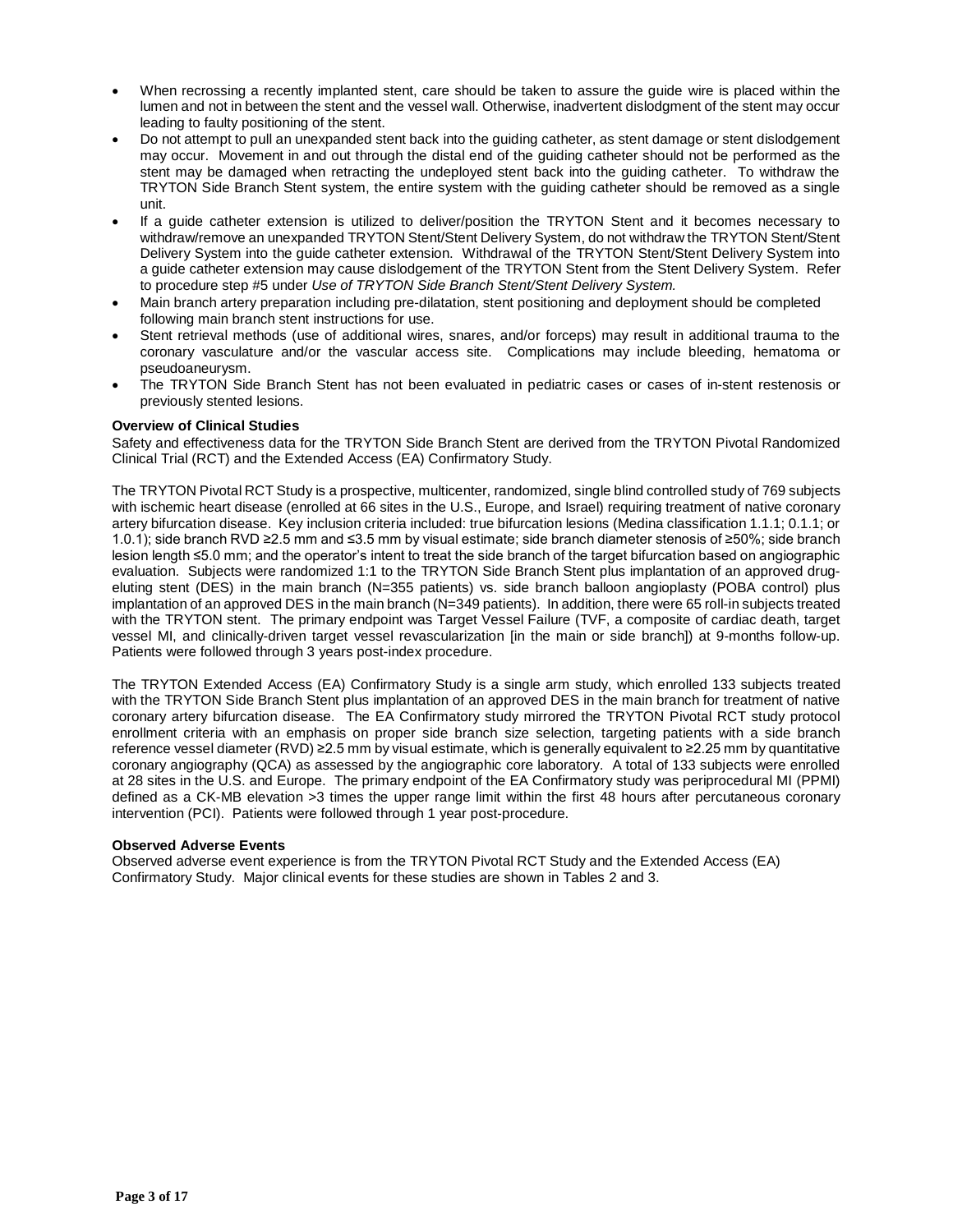|                                  | <b>In-Hospital</b> |               | 9 Months*   |               |             | 1 Year*       |                 | 2 Years*        | 3 Years*        |                 |
|----------------------------------|--------------------|---------------|-------------|---------------|-------------|---------------|-----------------|-----------------|-----------------|-----------------|
|                                  | <b>POBA</b>        | <b>TRYTON</b> | <b>POBA</b> | <b>TRYTON</b> | <b>POBA</b> | <b>TRYTON</b> | <b>POBA</b>     | <b>TRYTON</b>   | <b>POBA</b>     | <b>TRYTON</b>   |
|                                  | $N = 349$          | $N = 355$     | $N = 349$   | $N = 355$     | $N = 349$   | $N = 355$     | $N = 349$       | $N = 355$       | $N = 349$       | $N = 355$       |
| <b>TVF (Primary</b>              | 9.5%               | 12.4%         | 12.6%       | 17.2%         | 15.3%       | 20.1%         | 16.8%           | 21.9%           | 18.2%           | 24.5%           |
| Endpoint) <sup>1"</sup>          | (33/349)           | (44/355)      | (43/341)    | (60/348)      | (52/339)    | (69/344)      | (56/333)        | (74/338)        | (59/325)        | (80/326)        |
| TLF <sup>2</sup>                 | 9.5%               | 12.4%         | 12.0%       | 16.7%         | 14.2%       | 19.0%         | 15.0%           | 20.2%           | 16.0%           | 23.1%           |
|                                  | (33/349)           | (44/355)      | (41/341)    | (58/348)      | (48/339)    | (65/343)      | (50/333)        | (68/337)        | (52/324)        | (75/325)        |
| All Death                        | 0.0%               | 0.0%          | 1.2%        | 1.1%          | 1.5%        | 1.7%          | 1.8%            | 3.2%            | 3.7%            | 4.8%            |
|                                  | (0/349)            | (0/355)       | (4/343)     | (4/351)       | (5/340)     | (6/346)       | (6/334)         | (11/344)        | (12/327)        | (16/331)        |
| Cardiac                          | 0.0%               | 0.0%          | 0.0%        | 0.0%          | 0.3%        | 0.3%          | 0.3%            | 0.6%            | 0.9%            | 1.6%            |
| Death                            | (0/349)            | (0/355)       | (0/339)     | (0/347)       | (1/336)     | (1/342)       | (1/330)         | (3/335)         | (3/318)         | (5/320)         |
| Non-Cardiac                      | 0.0%               | 0.0%          | 1.2%        | 1.1%          | 1.2%        | 1.4%          | 1.5%            | 2.6%            | 2.8%            | 3.4%            |
| Death                            | (0/349)            | (0/355)       | (4/343)     | (4/351)       | (4/340)     | (5/345)       | (5/333)         | (9/342)         | (9/324)         | (11/326)        |
| <b>Modified ARC</b>              | 9.5%               | 12.4%         | 11.1%       | 14.9%         | 11.2%       | 15.5%         | 12.6%           | 17.6%           | 14.5%           | 20.2%           |
| MI <sup>3,4</sup>                | (33/349)           | (44/355)      | (38/342)    | (52/348)      | (38/340)    | (53/343)      | (42/333)        | (59/336)        | (47/325)        | (65/322)        |
| Peri-                            | 9.5%               | 12.4%         | 10.0%       | 12.9%         | 10.1%       | 13.2%         | 10.3%           | 13.8%           | 10.6%           | 14.4%           |
| procedural                       | (33/349)           | (44/355)      | (34/340)    | (45/348)      | (34/338)    | (45/342)      | (34/331)        | (46/334)        | (34/320)        | (46/320)        |
| PCI MI <sup>5</sup>              |                    |               |             |               |             |               |                 |                 |                 |                 |
| <b>Target Vessel</b>             | 9.5%               | 12.4%         | 10.6%       | 14.4%         | 10.6%       | 14.9%         | 11.4%           | 15.5%           | 12.4%           | 16.8%           |
| MI                               | (33/349)           | (44/355)      | (36/341)    | (50/348)      | (36/339)    | (51/343)      | (38/332)        | (52/336)        | (40/323)        | (54/322)        |
| Q-Wave                           | 0.3%               | 0.6%          | 0.3%        | 0.6%          | 0.3%        | 0.9%          | 0.9%            | 0.9%            | 1.3%            | 0.9%            |
|                                  | (1/349)            | (2/355)       | (1/339)     | (2/347)       | (1/336)     | (3/342)       | (3/329)         | (3/334)         | (4/316)         | (3/317)         |
|                                  |                    |               |             |               |             |               |                 |                 |                 |                 |
| Non Q-                           | 8.9%               | 11.8%         | 10.0%       | 13.8%         | 10.0%       | 14.0%         | 10.2%           | 14.6%           | 10.6%           | 15.9%           |
| Wave                             | (31/349)           | (42/355)      | (34/341)    | (48/348)      | (34/339)    | (48/342)      | (34/332)        | (49/335)        | (34/321)        | (51/320)        |
| <b>Clinically Driven</b>         | 0.3%               | 0.6%          | 3.5%        | 4.9%          | 5.9%        | 7.9%          | 7.3%            | 9.2%            | 8.2%            | 10.7%           |
| <b>TVR</b>                       | (1/349)            | (2/355)       | (12/340)    | (17/347)      | (20/338)    | (27/343)      | (24/331)        | (31/336)        | (26/319)        | (34/319)        |
| <b>Clinically Driven</b>         | 0.3%               | 0.6%          | 2.9%        | 4.3%          | 4.7%        | 6.5%          | 5.1%            | 7.2%            | 5.7%            | 8.8%            |
| <b>TLR</b>                       | (1/349)            | (2/355)       | (10/340)    | (15/347)      | (16/338)    | (22/341)      | (17/331)        | (24/334)        | (18/318)        | (28/317)        |
| Stent                            | 0.0%               | 0.6%          | 0.3%        | 0.6%          | 0.3%        | 0.6%          | 0.6%            | 0.6%            | 1.3%            | 0.6%            |
| Thrombosis                       | (0/349)            | (2/355)       | (1/340)     | (2/347)       | (1/337)     | (2/341)       | (2/330)         | (2/333)         | (4/318)         | (2/316)         |
| (ARC Definite or                 |                    |               |             |               |             |               |                 |                 |                 |                 |
| Probable)                        |                    |               |             |               |             |               |                 |                 |                 |                 |
| Acute Stent                      | 0.0%               | 0.6%          | 0.0%        | 0.6%          | 0.0%        | 0.6%          | 0.0%            | 0.6%            | 0.0%            | 0.6%            |
| Thrombosis                       | (0/349)            | (2/355)       | (0/349)     | (2/355)       | (0/349)     | (2/355)       | (0/349)         | (2/355)         | (0/349)         | (2/355)         |
|                                  |                    |               |             |               |             |               |                 |                 |                 |                 |
| Subacute                         | N/A                | N/A           | 0.3%        | 0.0%          | 0.3%        | 0.0%          | 0.3%            | 0.0%            | 0.3%            | 0.0%            |
| Stent                            |                    |               | (1/347)     | (0/355)       | (1/347)     | (0/355)       | (1/347)         | (0/355)         | (1/347)         | (0/355)         |
| Thrombosis                       |                    |               |             |               |             |               |                 |                 |                 |                 |
| Late Stent                       | N/A                | N/A           | 0.0%        | 0.0%          | 0.0%        | 0.0%          | 0.0%            | 0.0%            | 0.0%            | 0.0%            |
| Thrombosis                       |                    |               | (0/340)     | (0/347)       | (0/337)     | (0/341)       | (0/337)         | (0/341)         | (0/337)         | (0/341)         |
|                                  |                    |               |             |               |             |               |                 |                 |                 |                 |
|                                  |                    |               |             |               |             |               |                 |                 |                 |                 |
|                                  |                    |               |             |               |             |               |                 |                 |                 |                 |
| Very Late<br>Stent<br>Thrombosis | N/A                | N/A           | N/A         | N/A           | N/A         | N/A           | 0.3%<br>(1/327) | 0.0%<br>(0/333) | 0.9%<br>(3/318) | 0.0%<br>(0/316) |

## **Table 2: TRYTON Pivotal RCT Major Clinical Events from Post-Procedure to 3 Years Follow-Up (Intent-to-Treat Patients)**

Abbreviations: ARC = Academic Research Consortium, MI = Myocardial Infarction, PCI = Percutaneous Intervention, POBA = Side branch balloon angioplasty (Control), TLF = Target Lesion Failure, TLR=Target Lesion Revascularization, TVR= Target Vessel Revascularization.

*Acute stent thrombosis*: 24 hours post stent implantation

*Subacute stent thrombosis*: >24 hours to 30 days post stent implantation

*Late stent thrombosis*: >30 days to 1 year post stent implantation

*Very late stent thrombosis*: >1 year post stent implantation

\*Combined in and out of hospital complications.

\*\*If the relationship to the target vessel could not be determined, the MI was considered a target vessel MI.

1 Target Vessel Failure (TVF- cardiac death, target vessel MI (modified ARC definition) and clinically driven target vessel revascularization)

<sup>2</sup> Target Lesion Failure (TLF- cardiac death, target vessel MI (modified ARC definition) and clinically driven target lesion revascularization)

<sup>3</sup> Pt. 231-0003 had a TVMI with unknown Q-wave vs. non Q-wave status

Modified ARC MI: CK-MB elevation with value >3 times the upper range limit (Baseline value <URL). Modified to remove troponin biomarker criteria.

<sup>5</sup> Peri-Procedural PCI MI: CK-MB elevation with value >3 times the upper range limit within the first 48 hours after PCI (Baseline value <URL). Modified to remove troponin biomarker criteria.

Note: For 9 month results, denominators reflect the number of patients with an adjudicated event through 240 days or follow-up through the 270 days window. For 1 year results, denominators reflect the number of patients with an adjudicated event in 335 days or follow-up through the 365 days window.<br>For 2 year results, denominators reflect the number of patients with a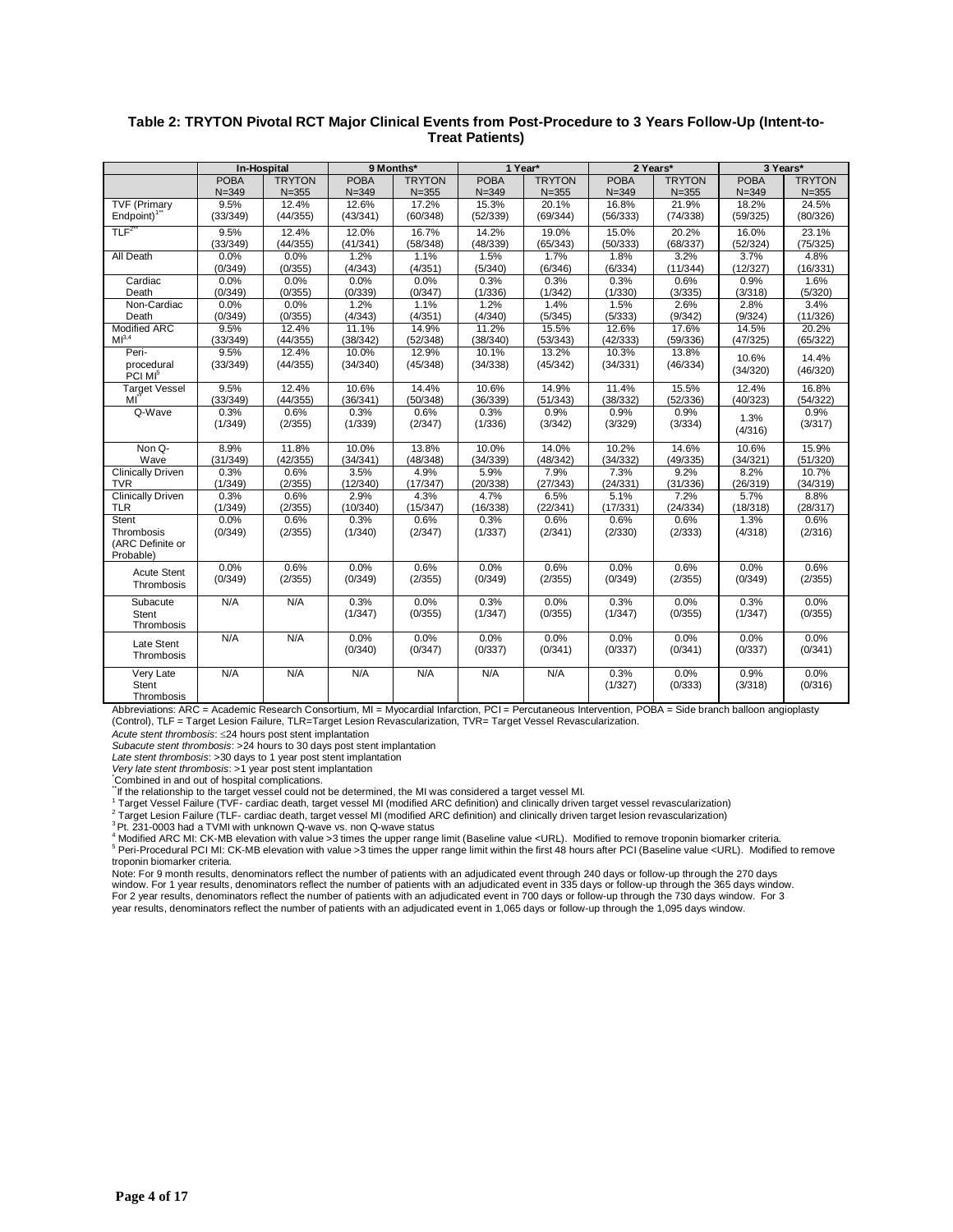## **Table 3: TRYTON Extended Access (EA) Confirmatory Study Major Clinical Events from Post-Procedure to 1 Year Follow-Up**

|                                                | In-Hospital         | 30 Davs*        | 1 Year*             |
|------------------------------------------------|---------------------|-----------------|---------------------|
| TVF <sup>1"</sup>                              | 10.5% (14/133)      | 10.6% (14/132)  | 16.5% (21/127)      |
| TLF <sup>2</sup>                               | 10.5% (14/133)      | 10.6% (14/132)  | 16.5% (21/127)      |
| All Death                                      | $0.0\%$ (0/133)     | $0.0\%$ (0/132) | $2.3\%$ ( $3/128$ ) |
| Cardiac Death                                  | $0.0\%$ (0/133)     | $0.0\%$ (0/132) | $0.0\%$ (0/125)     |
| Non-Cardiac Death                              | $0.0\%$ (0/133)     | $0.0\%$ (0/132) | $2.3\%$ ( $3/128$ ) |
| Modified ARC MI <sup>3</sup>                   | 10.5% (14/133)      | 11.4% (15/132)  | 12.6% (16/127)      |
| Peri-procedural PCI MI <sup>4</sup>            | 10.5% (14/133)      | 10.6% (14/132)  | $11.0\%$ (14/127)   |
| Target Vessel MI**                             | 10.5% (14/133)      | 10.6% (14/132)  | $11.8\%$ (15/127)   |
| Q-Wave                                         | 1.5% (2/133)        | 3.0% (4/132)    | $3.2\%$ (4/126)     |
| Non Q-Wave                                     | 6.8% (9/133)        | 8.3% (11/132)   | $9.5\%$ (12/126)    |
| <b>Clinically Driven TVR</b>                   | 1.5% (2/133)        | 2.3% (3/132)    | 8.8% (11/125)       |
| <b>Clinically Driven TLR</b>                   | 1.5% (2/133)        | 2.3% (3/132)    | 8.8% (11/125)       |
| Stent Thrombosis (ARC Definite<br>or Probable) | $2.3\%$ ( $3/133$ ) | 2.3% (3/132)    | $2.4\%$ (3/125)     |
| <b>Acute Stent Thrombosis</b>                  | 2.3% (3/133)        | 2.3% (3/133)    | 2.3% (3/133)        |
| Subacute Stent Thrombosis                      | N/A                 | $0.0\%$ (0/132) | $0.0\%$ (0/132)     |
| Late Stent Thrombosis                          | N/A                 | N/A             | $0.0\%$ (0/125)     |

Abbreviations:  $ARC = Academic Research Consortium$ ,  $MI = Mvocardial Information$ PCI = Percutaneous Coronary Intervention, TLR=Target Lesion Revascularization,

TVR= Target Vessel Revascularization.

*Acute stent thrombosis*: 24 hours post stent implantation

*Subacute stent thrombosis*: >24 hours to 30 days post stent implantation

*Late stent thrombosis*: >30 days to 1 year post stent implantation

\*Combined in and out of hospital complications.

If the relationship to the target vessel could not be determined, the MI was considered a target vessel MI.

<sup>1</sup> Target Vessel Failure (TVF- cardiac death, target vessel MI (modified ARC definition) and

clinically driven target vessel revascularization)<br><sup>2</sup> Target Lesion Failure (TLF- cardiac death, target vessel MI (modified ARC definition) and

clinically driven target lesion revascularization) <sup>3</sup> Modified ARC MI: CK-MB elevation with value >3 times the upper range limit (Baseline value <URL). Modified to remove troponin biomarker criteria.

<sup>4</sup> Peri-Procedural PCI MI: CK-MB elevation with value > 3 times the upper range limit within the first

48 hours after PCI (Baseline value <URL). Modified to remove troponin biomarker criteria. Note: For 30-day results, denominators reflect the number of patients with an adjudicated event

through 30 days or follow-up through 23 days. For 1 year results, denominators reflect the

number of patients with an adjudicated event in 335 days or follow-up through 365 days

window. Note: Events in this table have final adjudication by the clinical events committee.

# **Potential Complications and Adverse Effects**

Potential complications and adverse effects due to the use of this product include, but are not limited to, the following:

- Acute or subacute closure of the coronary artery
- Acute myocardial infarction
- Aneurysm
- Arrhythmia, including ventricular fibrillation
- Arteriovenous fistulas
- Coronary artery spasm
- Coronary vessel dissection, perforation, rupture or injury
- **Death**
- Drug reactions, allergic reactions to contrast medium
- Emergent Coronary Artery Bypass Graft (CABG)
- **Fever**
- Hematoma or hemorrhage
- Hypo- / hypertension
- Hypersensitivity reactions
- Infection
- Myocardial ischemia
- Non-cardiac chest pain
- Pseudoaneurysm
- Restenosis of the dilated vessel
- Stent embolism or migration
- Stroke or cerebral vascular accident
- Total occlusion of the coronary artery or bypass graft
- Unstable or stable angina pectoris
- Vascular thrombosis or embolism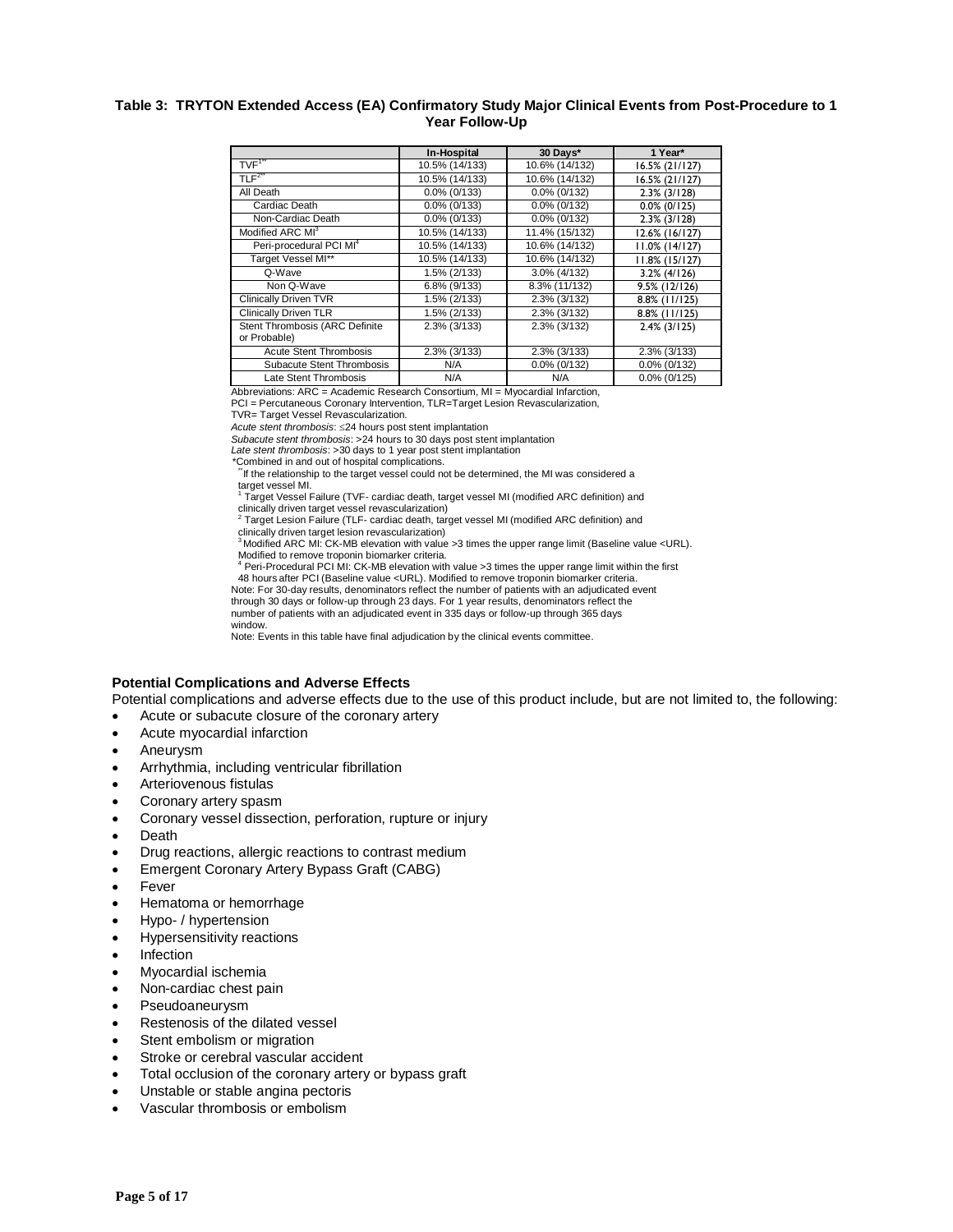## **Clinical Studies**

Two clinical studies were conducted to demonstrate the safety and effectiveness of the TRYTON Side Branch Stent:

- **TRYTON Pivotal RCT Study** a prospective, multicenter, single blind controlled study. Subjects requiring treatment of native coronary artery bifurcation disease were randomized 1:1 to the TRYTON Side Branch Stent plus implantation of an approved drug-eluting stent (DES) in the main branch vs. side branch balloon angioplasty (POBA) plus implantation of an approved DES in the main branch.
- **TRYTON Extended Access (EA Confirmatory) Study** a single arm study of the TRYTON Pivotal RCT study. Subjects were implanted with the TRYTON Side Branch Stent plus implantation of an approved DES in the main branch for treatment of native coronary artery bifurcation disease.

## **TRYTON Pivotal RCT**

**Primary Objective:** To demonstrate the safety and effectiveness of the TRYTON Side Branch Stent plus implantation of an approved DES in the main branch compared to side branch balloon angioplasty plus implantation of an approved DES in the main branch in the treatment of de novo native coronary artery bifurcation lesions with side branch diameters ranging from ≥2.5 mm to ≤3.5 mm and main branch diameters ranging from ≥2.5 mm to ≤4.0 mm.

**Design:** The TRYTON Pivotal RCT Study is a prospective, multicenter, randomized, single blind controlled study that enrolled 769 subjects with ischemic heart disease (enrolled at 66 sites in the U.S., Europe, and Israel) requiring treatment of native coronary artery bifurcation disease. Key inclusion criteria included: true bifurcation lesions (Medina classification 1.1.1; 0.1.1; or 1.0.1); side branch RVD ≥2.5 mm and ≤3.5 mm by visual estimate; side branch diameter stenosis of ≥50%; side branch lesion length ≤5.0 mm; and the operator's intent to treat the side branch of the target bifurcation based on angiographic evaluation. Subjects were randomized 1:1 to the TRYTON Side Branch Stent plus main branch approved DES implantation (N=355) vs. side branch balloon angioplasty (POBA control) plus main branch approved DES implantation (N=349). The first 187 subjects enrolled in each treatment group underwent angiographic follow-up at 9 months. Sixty-five (65) roll-in subjects underwent implantation of the TRYTON Side Branch Stent in the US at sites that had not previously used the device (maximum 3 subjects per site and maximum of 2 subjects per investigator). Roll-in subjects were not part of the angiographic or IVUS subgroup, and their clinical outcomes were analyzed separately from the randomized cohorts.

The primary endpoint was Target Vessel Failure (TVF, a composite of cardiac death, target vessel MI, and clinically driven target vessel revascularization of the main or side branch) at 9-months follow-up. The hypothesis for the primary endpoint was that the TVF rate at 9 months in subjects treated with the TRYTON stent was non-inferior to POBA.

The major secondary endpoint was side branch in-segment percent diameter stenosis (%DS) at 9 months post procedure. The hypothesis for the major secondary endpoint was that the TRYTON was superior to POBA with respect to mean side %DS at 9 months.

Baseline and post-procedure angiographic data were collected and assessed by quantitative analysis at a designated core laboratory. An independent Clinical Events Committee adjudicated major adverse clinical events, including angiographic evidence of stent thrombosis.

Of the 704 randomized subjects included in the intent-to-treat analysis set, 689 subjects (348 TRYTON and 341 POBA) were evaluable for the 9-month primary endpoint.

Follow-up assessments were conducted at 30 days, 6 months, 9 months, 1 year, 2 years, and 3 years post-index procedure.

**Demographics:** Baseline characteristics of study subjects indicated that 71.8% of TRYTON subjects and 73.4% of POBA subjects were male with an average age of 64.5±10.6 (TRYTON) and 64.6±9.4 (POBA) years. 23.9% of TRYTON subjects and 28.1% of POBA subjects had diabetes mellitus, 74.1% of TRYTON subjects and 77.3% of POBA subjects had hypercholesterolemia, 17.5% of TRYTON subjects and 15.2% of POBA subjects were current smokers, and 73.2% of TRYTON subjects, 73.6% of POBA subjects had hypertension, and 30.0% of TRYTON subjects and 37.8% of POBA subjects had a prior MI. Overall, no statistical differences were observed between the groups for any of the baseline characteristics, with the exception of race (95.8% of TRYTON subjects were white compared to 89.1% of POBA subjects, P=0.026), and there were fewer subjects with prior MI in the TRYTON group compared to the POBA group (30.0% vs. 37.8%, respectively, P=0.031).

**Baseline Lesion Characteristics:** When assessed by the angiographic core laboratory, true bifurcation lesions (Medina Classification 1.1.1; 0.1.1; 1.0.1) were present at randomization in 89.8% (318/354) of the lesions in the TRYTON group and 86.2% (301/349) of the lesions in the POBA group (Table 4), with no difference between groups in the type of bifurcation (P=0.212). The mean  $(\pm SD)$  main branch lesion length was 16.8 ( $\pm 7.3$ ) mm in the TRYTON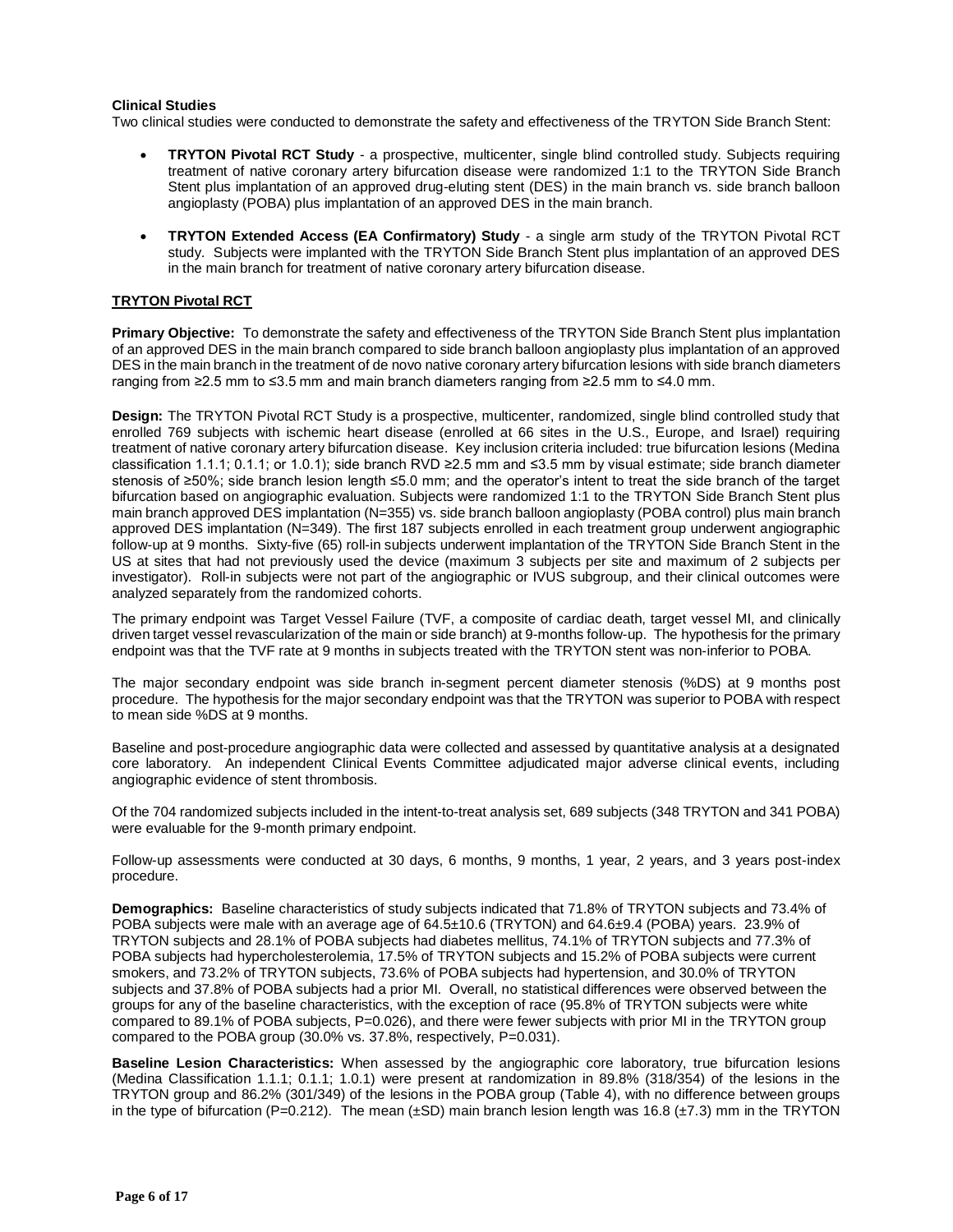group and 16.0 ( $\pm$ 6.8) mm in the POBA group (P=0.109). The mean side branch RVD was 2.25 ( $\pm$ 0.30) mm in the TRYTON group and 2.21 (±0.33) mm in the POBA group. At baseline, the side branch lesions in the TRYTON group were slightly more severe vs POBA: the mean  $(\pm SD)$  side branch lesion length was 4.84 ( $\pm 1.56$ ) mm in the TRYTON group vs. 4.43 (±1.12) mm in the POBA group (P<0.001); the mean minimum lesion diameter (MLD) in the TRYTON group was 0.95 ( $\pm$ 0.34) mm vs. 1.02 ( $\pm$ 0.34) mm in the POBA group (P=0.009); and the mean percent diameter stenosis (%DS) in the TRYTON group was 58.0% (±14.3) vs. 54.0% (±14.5) in the POBA group (P<0.001).

| Medina<br><b>Classification</b> |                 | <b>Site Reported</b> |                 | Core Lab        |
|---------------------------------|-----------------|----------------------|-----------------|-----------------|
|                                 | <b>POBA</b>     | <b>TRYTON</b>        | <b>POBA</b>     | <b>TRYTON</b>   |
| 1, 1, 1                         | 68.7% (239/348) | 73.2% (260/355)      | 42.1% (147/349) | 49.2% (174/354) |
| $1, 1, 0^*$                     | $0.0\%$ (0/348) | $0.0\%$ (0/355)      | 4.9% (17/349)   | 2.3% (8/354)    |
| 1,0,1                           | 12.4% (43/348)  | 11.5% (41/355)       |                 | 15.8% (56/354)  |
| 0, 1, 1                         | 18.7% (65/348)  | 14.6% (52/355)       | 28.1% (98/349)  | 24.9% (88/354)  |
| $1,0,0^*$                       | $0.0\%$ (0/348) | $0.3\%$ (1/355)      | 2.6% (9/349)    | 1.4% (5/354)    |
| $0.1,0*$                        | $0.0\%$ (0/348) | $0.0\%$ (0/355)      | 4.0% (14/349)   | 2.8% (10/354)   |
| $0,0,1*$                        | $0.3\%$ (1/348) | $0.3\%$ (1/355)      | 2.3% (8/349)    | 3.4% (12/354)   |
| $0,0,0^*$                       | $0.0\%$ (0/348) | $0.0\%$ (0/355)      | $0.0\%$ (0/349) | $0.3\%$ (1/354) |

**Table 4: TRYTON Pivotal RCT Medina Classification (Intent-to-Treat Patients)**

\*Protocol violation

**Primary Endpoint Results**: The 9-month TVF rate was 17.2% (60/348) in the TRYTON group compared to 12.6% (43/341) in the POBA group. The difference in 9-month TVF rates between the groups was 4.6% with two-sided 95% CI of [-0.7%, 10.0%]. Since the upper bound of this CI is higher than 5.5% (the delta for non-inferiority), the null hypothesis is not rejected and the TRYTON Stent is not considered non-inferior to POBA with regards to the primary endpoint of 9-month TVF (non-inferiority endpoint not met).

**Summary of Cardiac Events:** Event rates for the primary endpoint and rates for other important clinical events are shown in Table 5.

|                                                     | <b>Intent-to-Treat Patients</b> |                            |
|-----------------------------------------------------|---------------------------------|----------------------------|
|                                                     | <b>POBA</b><br>$(N=349)$        | <b>TRYTON</b><br>$(N=355)$ |
| <b>Primary Endpoint (TVF)</b>                       | 12.6% (43/341)                  | 17.2% (60/348)             |
| All death                                           | 1.2% (4/343)                    | 1.1% (4/351)               |
| Cardiac death                                       | $0.0\%$ (0/339)                 | $0.0\%$ (0/347)            |
| <b>Target vessel MI</b>                             | 10.6% (36/341)                  | 14.4% (50/348)             |
| Peri-procedural MI*                                 | 10.0% (34/340)                  | 12.9% (45/348)             |
| Peri-CABG MI                                        | $0.0\%$ (0/339)                 | $0.3\%$ (1/347)            |
| <b>Clinically driven TVR</b>                        | 3.5% (12/340)                   | 4.9% (17/347)              |
| <b>Clinically driven TVR</b><br><b>Main Branch</b>  | 2.9% (10/340)                   | 4.0% (14/347)              |
| <b>Clinically Driven TVR</b><br>Side Branch         | 1.5% (5/340)                    | 2.6% (9/347)               |
| <b>Clinically Driven TLR</b>                        | 2.9% (10/340)                   | 4.3% (15/347)              |
| <b>Clinically Driven TLR</b><br><b>Main Branch</b>  | 2.4% (8/340)                    | 3.5% (12/347)              |
| <b>Clinically Driven TLR</b><br><b>Side Branch</b>  | 1.5% (5/340)                    | 2.6% (9/347)               |
| <b>Stent Thrombosis</b><br>(ARC definite, probable) | $0.3\%$ (1/340)                 | $0.6\%$ (2/347)            |
| <b>Acute Stent</b><br>Thrombosis                    | $0.0\%$ (0/349)                 | $0.6\%$ (2/355)            |
| Subacute Stent<br>Thrombosis                        | $0.3\%$ (1/347)                 | $0.0\%$ (0/355)            |

# **Table 5: TRYTON Pivotal RCT Study 9 Month Clinical Results (All Intent-to-Treat Patients)**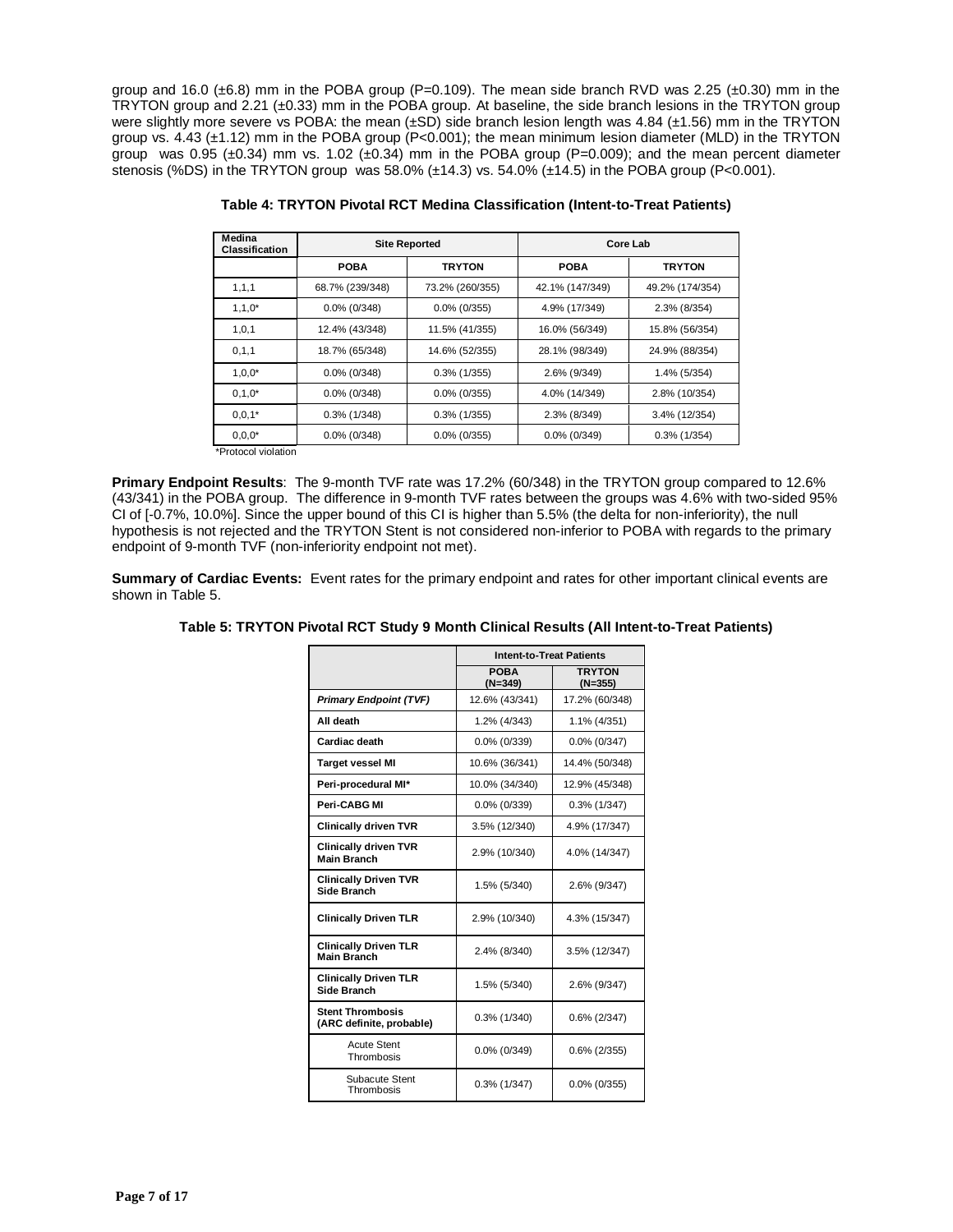| Late Stent Thrombosis                         | $0.0\%$ (0/340) | $0.0\%$ (0/347) |
|-----------------------------------------------|-----------------|-----------------|
| <b>Stent Thrombosis</b><br><b>Main Branch</b> | $0.3\%$ (1/340) | $0.6\%$ (2/347) |
| <b>Stent Thrombosis</b><br>Side Branch        | $0.0\%$ (0/339) | $0.6\%$ (2/347) |
| <b>Lesion Success</b><br>(per lesion)         | 88.1% (304/345) | 100% (337/337)  |
| <b>Device Success</b><br>(per lesion)         | 39% (135/346)   | 90.8% (316/348) |
| <b>Procedural Success</b><br>(per patient)    | 70.5% (244/346) | 80.3% (281/350) |

\*In-Hospital complication tables used for PPMI (Peri-procedural PCI)<br>Abbreviations: ARC = Academic Research Consortium, MI = myocardial infarction,<br>PCI = percutaneous coronary intervention, TLR=target lesion revascularizat

*Acute stent thrombosis*: 24 hours post stent implantation

*Subacute stent thrombosis*: >24 hours to 30 days post stent implantation

*Late stent thrombosis*: >30 days to 1 year post stent implantation

*Device success*: Attainment of <30% residual stenosis within the side branch using the assigned device only and without a device malfunction.

*Lesion success*: Attainment of <50% residual stenosis using any percutaneous method.

*Procedure success*: Lesion success without the occurrence of in-hospital MACE.

**Major Secondary Endpoint Results:** Among ITT subjects with qualified 9-month angiograms, the side branch insegment %DS was significantly lower in the TRYTON group compared to the POBA group:  $31.6 \pm 22.9\%$  vs.  $38.6 \pm$ 16.16%, P=0.002); the TRYTON stent met the major secondary endpoint. The side branch %DS and in-segment binary restenosis rates at 9 months in the angiographic follow-up cohort are shown in Table 6.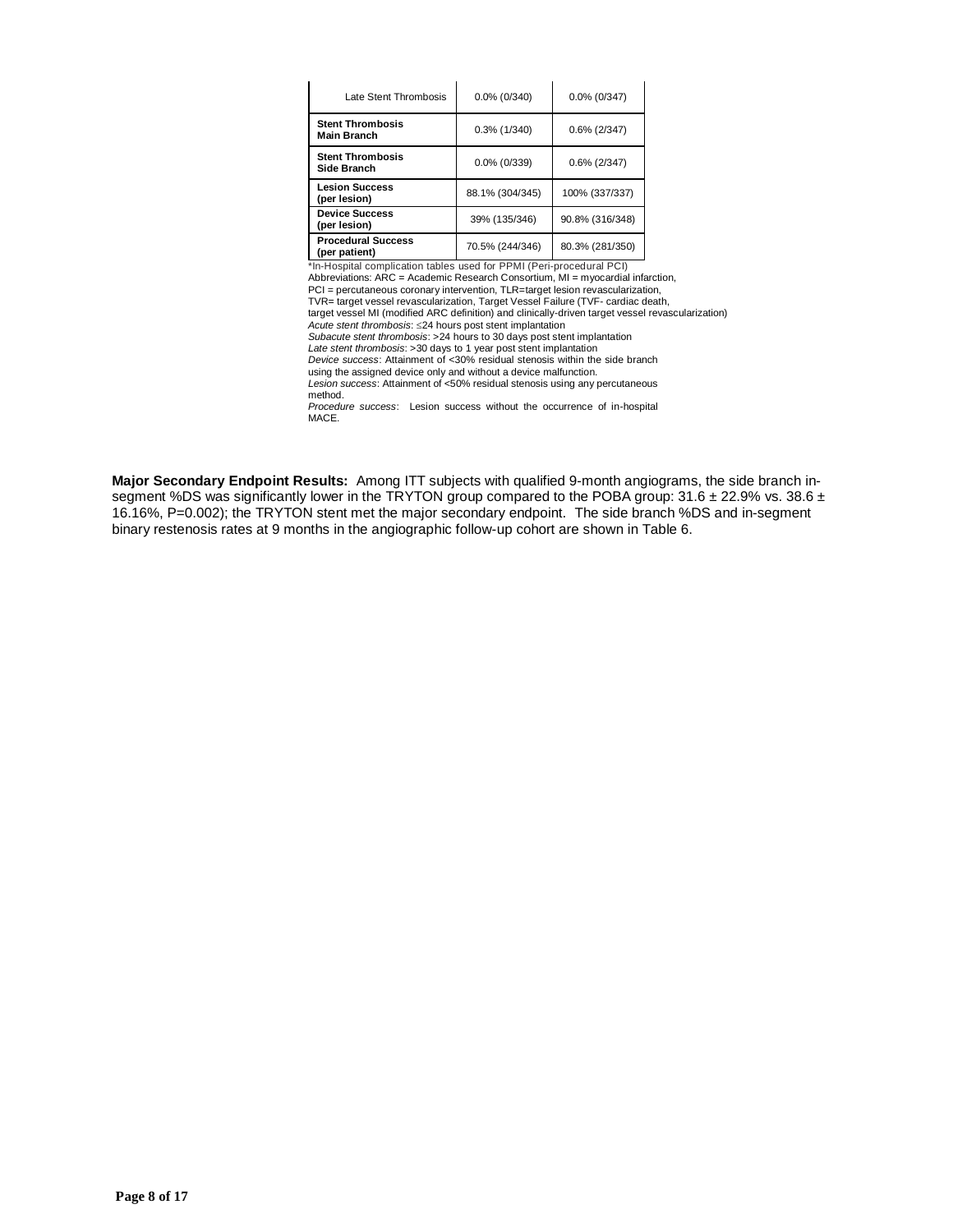## **Table 6: TRYTON Pivotal RCT Side Branch Percent Diameter Stenosis and In-Segment Binary Restenosis Rate at 9 Months**

|                                             | <b>Intent-to-Treat Subjects</b>                        |                              |           |  |
|---------------------------------------------|--------------------------------------------------------|------------------------------|-----------|--|
|                                             | <b>TRYTON</b><br><b>POBA</b><br>$(N=168)$<br>$(N=158)$ |                              | P-value   |  |
| % Diameter Stenosis                         | $38.6 \pm 16.2$<br>$(168)^*$                           | $31.6 \pm 22.9$<br>$(155)^*$ | 0.002     |  |
| In-Segment<br><b>Binary Restenosis Rate</b> | 26.8%<br>(45/168)                                      | 22.6%<br>(35/155)            | <b>NS</b> |  |

\*Subjects with qualified 9-month angiograms. NS = non-significant

**Post Hoc Analysis of Clinical Results Stratified By Side Branch Diameter:** An angiographic analysis revealed that the majority of the ITT population had smaller side branch reference vessel diameters than intended per the angiographic inclusion criteria. Only 41% of the ITT population met study criterion for side branch diameter ≥2.25 mm per QCA assessment, which is generally equivalent to a ≥2.5 mm diameter by visual estimation. A post-hoc analysis was performed to evaluate the interaction between treatment and the side branch QCA-assessed RVD at baseline (≥2.25 mm vs. <2.25 mm) on the primary endpoint and its components.

Among ITT subjects with a QCA-assessed side branch RVD ≥2.25 mm (referred to as the Intended Population in the Pivotal RCT), the 9-month TVF rate was 10.5% (15/143) in the TRYTON group compared to 14.8% (21/142) in the POBA group. The difference in 9-month TVF rates between the groups was -4.3% with two-sided 95% CI of [-12.7%, 4.1%]. Given the post-hoc nature of this analysis, a conclusion of non-inferiority of TRYTON vs. POBA cannot be made for the QCA-assessed side branch RVD ≥2.25 mm subgroup.

Among subjects with undersized side branches (QCA-assessed RVD <2.25 mm), the 9-month TVF rate was 22.1% (45/204) in the TRYTON group compared to 10.6% (21/198) in the POBA group. The difference in 9-month TVF rates between the groups was 11.5% with two-sided 95% CI of [4.2%, 18.6%].

Clinical results for the Intended Population of ITT subjects (QCA-assessed side branch RVD ≥2.25 mm) are shown in Table 7. Clinical results for ITT subjects with undersized side branches (QCA-assessed RVD < 2.25 mm) are shown in Table 8. The side branch %DS and in-segment binary restenosis rates at 9 months in the angiographic follow-up cohort, stratified by QCA-assessed side branch RVD ≥2.25 mm or <2.25 mm are shown in Table 9.

|                               |             | 9 Months      |             | 1 Year        |             | 2 Years       |             | 3 Years       |
|-------------------------------|-------------|---------------|-------------|---------------|-------------|---------------|-------------|---------------|
|                               | <b>POBA</b> | <b>TRYTON</b> | <b>POBA</b> | <b>TRYTON</b> | <b>POBA</b> | <b>TRYTON</b> | <b>POBA</b> | <b>TRYTON</b> |
|                               | $(N=143)$   | $(N=146)$     | $(N=143)$   | $(N=146)$     | $(N=143)$   | $(N=146)$     | $(N=143)$   | $(N=146)$     |
| <b>Primary Endpoint (TVF)</b> | 14.8%       | 10.5%         | 16.9%       | 13.4%         | 18.6%       | 15.1%         | 20.3%       | 18.3%         |
|                               | (21/142)    | (15/143)      | (24/142)    | (19/142)      | (26/140)    | (21/139)      | (28/138)    | (24/131)      |
| All death                     | 0.7%        | 1.4%          | 0.7%        | 2.1%          | 1.4%        | 4.2%          | 3.6%        | 5.9%          |
|                               | (1/143)     | (2/145)       | (1/143)     | (3/144)       | (2/141)     | (6/142)       | (5/139)     | (8/135)       |
| Cardiac death                 | 0.0%        | 0.0%          | 0.0%        | 0.7%          | 0.0%        | 1.4%          | 1.5%        | 2.3%          |
|                               | (0/142)     | (0/143)       | (0/142)     | (1/142)       | (0/140)     | (2/138)       | (2/136)     | (3/130)       |
| <b>Target vessel MI</b>       | 11.3%       | 8.4%          | 11.3%       | 9.2%          | 11.4%       | 9.4%          | 13.0%       | 10.9%         |
|                               | (16/142)    | (12/143)      | (16/142)    | (13/142)      | (16/140)    | (13/138)      | (18/138)    | (14/129)      |
| Peri-procedural MI*           | 11.3%       | 7.7%          | 11.3%       | 7.8%          | 11.4%       | 8.1%          | 11.8%       | 8.7%          |
|                               | (16/142)    | (11/143)      | (16/142)    | (11/141)      | (16/140)    | (11/136)      | (16/136)    | (11/127)      |
| Peri-CABG MI                  | 0.0%        | 0.7%          | 0.0%        | 0.7%          | 0.0%        | 1.5%          | 0.0%        | 1.6%          |
|                               | (1/142)     | (1/143)       | (0/142)     | (1/141)       | (0/140)     | (2/137)       | (0/134)     | (2/128)       |
| <b>Clinically driven TVR</b>  | 4.2%        | 3.5%          | 6.3%        | 6.3%          | 7.9%        | 7.2%          | 8.9%        | 9.3%          |
|                               | (6/142)     | (5/143)       | (9/142)     | (9/142)       | (11/140)    | (10/138)      | (12/135)    | (12/129)      |
| <b>Clinically driven TVR</b>  | 3.5%        | 2.8%          | 4.9%        | 4.2%          | 6.4%        | 5.1%          | 7.4%        | 7.0%          |
| <b>Main Branch</b>            | (5/142)     | (4/143)       | (7/142)     | (6/142)       | (9/140)     | (7/138)       | (10/135)    | (9/129)       |
| <b>Clinically Driven TVR</b>  | 1.4%        | 2.8%          | 2.1%        | 4.3%          | 2.1%        | 4.4%          | 3.0%        | 6.3%          |
| Side Branch                   | (2/142)     | (4/143)       | (3/142)     | (6/141)       | (3/140)     | (6/137)       | (4/135)     | (8/128)       |
| <b>Clinically Driven TLR</b>  | 2.8%        | 3.5%          | 4.9%        | 5.0%          | 5.0%        | 5.1%          | 5.9%        | 7.8%          |
|                               | (4/142)     | (5/143)       | (7/142)     | (7/141)       | (7/140)     | (7/137)       | (8/135)     | (10/128)      |
| <b>Clinically Driven TLR</b>  | 2.1%        | 2.8%          | 3.5%        | 2.8%          | 3.6%        | 2.9%          | 4.4%        | 4.7%          |
| <b>Main Branch</b>            | (3/142)     | (4/143)       | (5/142)     | (4/141)       | (5/140)     | (4/137)       | (6/135)     | (6/128)       |
| <b>Clinically Driven TLR</b>  | 1.4%        | 2.8%          | 2.1%        | 4.3%          | 2.1%        | 4.4%          | 3.0%        | 6.3%          |
| Side Branch                   | (2/142)     | (4/143)       | (3/142)     | (6/141)       | (3/140)     | (6/137)       | (4/135)     | (8/128)       |

# **Table 7: TRYTON Pivotal RCT Study Clinical Results for Side Branch RVD ≥2.25 mm (Intended Population)**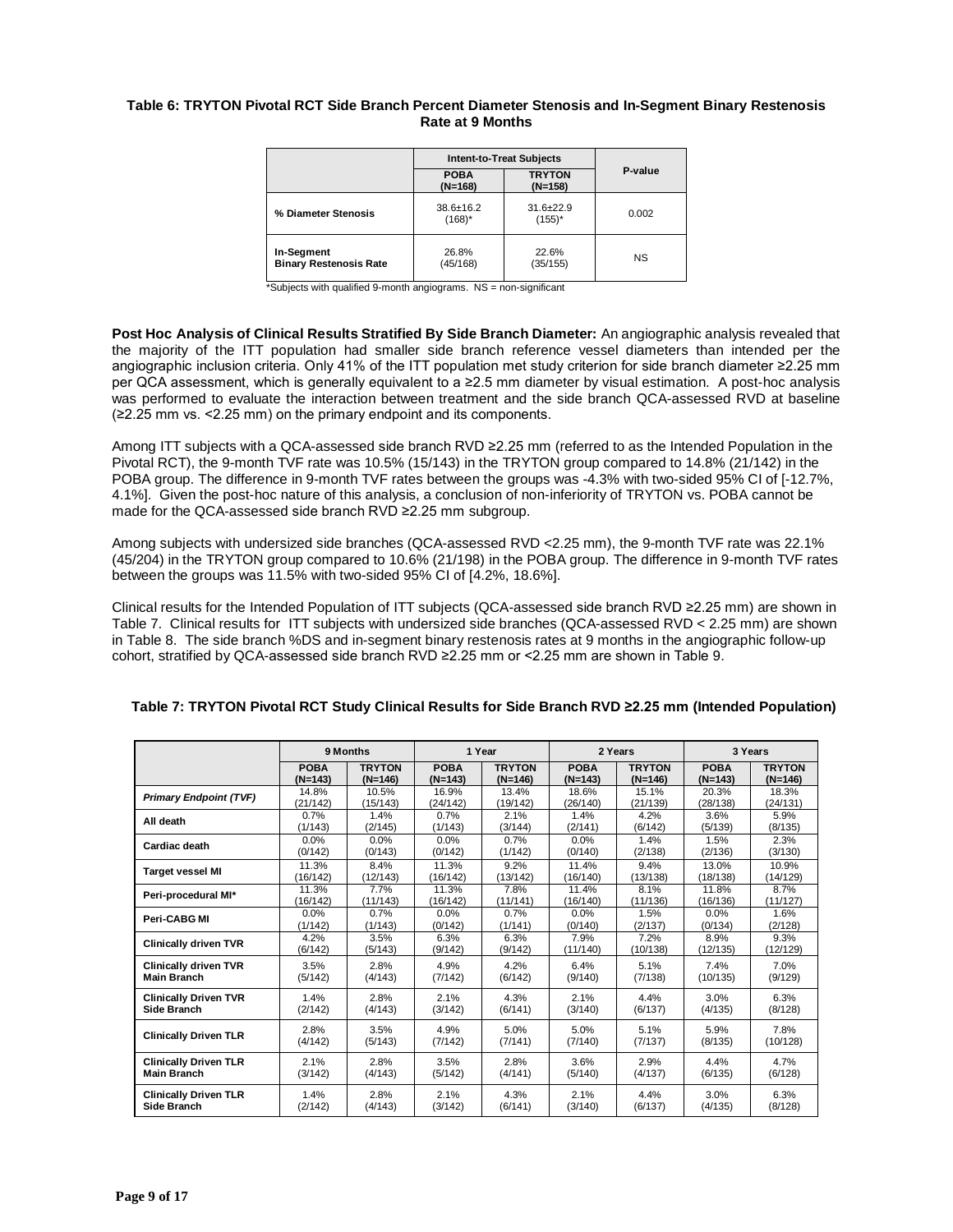| <b>Stent Thrombosis</b>                    | 0.0%               | 0.7%               | 0.0%    | 0.7%    | 0.0%               | 0.7%            | 1.5%            | 0.8%               |
|--------------------------------------------|--------------------|--------------------|---------|---------|--------------------|-----------------|-----------------|--------------------|
| (ARC definite, probable)                   | (0/142)            | (1/143)            | (0/142) | (1/141) | (0/140)            | (1/136)         | (2/136)         | (1/127)            |
| <b>Acute Stent</b>                         | 0.0%               | 0.7%               | 0.0%    | 0.7%    | $0.0\%$            | 0.7%            | 0.0%            | 0.7%               |
| Thrombosis                                 | (0/143)            | (1/146)            | (0/143) | (1/146) | (0/143)            | (1/146)         | (0/143)         | (1/146)            |
| Subacute Stent                             | 0.0%               | $0.0\%$            | 0.0%    | 0.0%    | 0.0%               | 0.0%            | 0.0%            | 0.0%               |
| Thrombosis                                 | (0/143)            | (0/146)            | (0/143) | (0/146) | (0/143)            | (0/146)         | (0/143)         | (0/146)            |
| Late Stent                                 | 0.0%               | $0.0\%$            | 0.0%    | 0.0%    | $0.0\%$            | 0.0%            | 0.0%            | $0.0\%$            |
| Thrombosis                                 | (0/142)            | (0/143)            | (0/142) | (0/141) | (0/142)            | (0/141)         | (0/142)         | (0/141)            |
| Very Late Stent<br>Thrombosis              | N/A                | N/A                | N/A     | N/A     | $0.0\%$<br>(0/140) | 0.0%<br>(0/136) | 1.5%<br>(2/136) | $0.0\%$<br>(0/127) |
| <b>Stent Thrombosis</b>                    | 0.0%               | 0.7%               | 0.0%    | 0.7%    | 0.0%               | 0.7%            | 1.5%            | 0.8%               |
| <b>Main Branch</b>                         | (0/142)            | (1/143)            | (0/142) | (1/141) | (0/140)            | (1/136)         | (2/136)         | (1/127)            |
| <b>Stent Thrombosis</b>                    | 0.0%               | 0.7%               | 0.0%    | 0.7%    | $0.0\%$            | 0.7%            | 0.7%            | 0.8%               |
| Side Branch                                | (0/142)            | (1/143)            | (0/142) | (1/141) | (0/140)            | (1/136)         | (1/135)         | (1/127)            |
| <b>Lesion Success</b><br>(per lesion)      | 84.5%<br>(120/142) | 100%<br>(141/141)  |         |         |                    |                 |                 |                    |
| <b>Device Success</b><br>(per lesion)      | 35.9%<br>(51/142)  | 94.4%<br>(135/143) |         |         |                    |                 |                 |                    |
| <b>Procedural Success</b><br>(per patient) | 66.9%<br>(95/142)  | 87.4%<br>(125/143) |         |         |                    |                 |                 |                    |

\*In-Hospital complication tables used for PPMI (Peri-procedural PCI)

Note: Two patients (one from the Tryton arm, one from the POBA arm) were missing angiographic core lab data; therefore, they were not included in this table since Side Branch RVD could not be calculated.

*Acute stent thrombosis*: 24 hours post stent implantation

*Subacute stent thrombosis*: >24 hours to 30 days post stent implantation

*Late stent thrombosis*: >30 days to 1 year post stent implantation *Very late stent thrombosis*: >1 year post stent implantation

*Device success*: Attainment of <30% residual stenosis within the side branch using the assigned device only and without a device malfunction.

*Lesion success*: Attainment of <50% residual stenosis using any percutaneous method.

*Procedure success*: Lesion success without the occurrence of in-hospital MACE.

Note: For 9 month results, denominators reflect the number of patients with an adjudicated event through 240 days or follow-up through the 270 days window. For 1 year results, denominators reflect the number of patients with an adjudicated event in 335 days or follow-up through the 365 days window. For 2 year results, denominators reflect the number of patients with an adjudicated event in 700 days or follow-up through the 730<br>days window. For 3 year results, denominators reflect the number of patients w 1,095 days window.

|                                                        | 9 Months        |                 |                 | 1 Year          |                 | 2 Years         | 3 Years         |                 |
|--------------------------------------------------------|-----------------|-----------------|-----------------|-----------------|-----------------|-----------------|-----------------|-----------------|
|                                                        | <b>POBA</b>     | <b>TRYTON</b>   | <b>POBA</b>     | <b>TRYTON</b>   | <b>POBA</b>     | <b>TRYTON</b>   | <b>POBA</b>     | <b>TRYTON</b>   |
|                                                        | $(N=205)$       | $(N=208)$       | $(N=205)$       | $(N=208)$       | $(N=205)$       | $(N=208)$       | $(N=205)$       | $(N=208)$       |
| <b>Primary Endpoint</b>                                | 10.6%           | 22.1%           | 13.8%           | 24.8%           | 15.1%           | 26.6%           | 16.1%           | 28.7%           |
| (TVF)                                                  | (21/198)        | (45/204)        | (27/196)        | (50/202)        | (29/192)        | (53/199)        | (30/186)        | (56/195)        |
| All death                                              | 1.5%            | 1.0%            | 2.0%            | 1.5%            | 2.1%            | 2.5%            | 3.7%            | 4.1%            |
|                                                        | (3/200)         | (2/205)         | (4/197)         | (3/202)         | (4/193)         | (5/202)         | (7/188)         | (8/196)         |
| Cardiac death                                          | 0.0%            | 0.0%            | 0.5%            | 0.0%            | 0.5%            | 0.0%            | 0.5%            | 1.1%            |
|                                                        | (0/197)         | (0/203)         | (1/194)         | (0/200)         | (1/190)         | (0/197)         | (1/182)         | (2/190)         |
| <b>Target vessel MI</b>                                | 9.6%            | 18.6%           | 9.7%            | 18.9%           | 11.0%           | 19.7%           | 11.4%           | 20.7%           |
|                                                        | (19/198)        | (38/204)        | (19/196)        | (38/201)        | (21/191)        | (39/198)        | (21/184)        | (40/193)        |
| Peri-procedural MI*                                    | 8.6%            | 16.7%           | 8.7%            | 16.9%           | 8.9%            | 17.7%           | 9.3%            | 18.1%           |
|                                                        | (17/197)        | (34/204)        | (17/195)        | (34/201)        | (17/190)        | (35/198)        | (17/183)        | (35/193)        |
| Peri-CABG MI                                           | 0.0%            | 0.0%            | 0.0%            | 0.0%            | 0.0%            | 0.0%            | 0.0%            | 0.0%            |
|                                                        | (0/197)         | (0/203)         | (0/194)         | (0/200)         | (0/189)         | (0/197)         | (0/181)         | (0/188)         |
| <b>Clinically driven TVR</b>                           | 3.0%            | 5.9%            | 5.6%            | 9.0%            | 6.8%            | 10.6%           | 7.6%            | 11.6%           |
|                                                        | (6/198)         | (12/203)        | (11/196)        | (18/201)        | (13/191)        | (21/198)        | (14/184)        | (22/190)        |
| <b>Clinically driven TVR</b>                           | 2.5%            | 4.9%            | 5.1%            | 7.5%            | 6.3%            | 8.6%            | 7.1%            | 9.5%            |
| <b>Main Branch</b>                                     | (5/198)         | (10/203)        | (10/196)        | (15/201)        | (12/191)        | (17/198)        | (13/184)        | (18/190)        |
| <b>Clinically Driven TVR</b>                           | 1.5%            | 2.5%            | 2.0%            | 4.0%            | 2.1%            | 5.1%            | 2.2%            | 5.8%            |
| Side Branch                                            | (3/198)         | (5/203)         | (4/196)         | (8/200)         | (4/191)         | (10/197)        | (4/183)         | (11/189)        |
| <b>Clinically Driven TLR</b>                           | 3.0%            | 4.9%            | 4.6%            | 7.5%            | 5.2%            | 8.6%            | 5.5%            | 9.5%            |
|                                                        | (6/198)         | (10/203)        | (9/196)         | (15/200)        | (10/191)        | (17/197)        | (10/183)        | (18/189)        |
| <b>Clinically Driven TLR</b>                           | 2.5%            | 3.9%            | 4.1%            | 6.0%            | 4.7%            | 6.6%            | 4.9%            | 7.4%            |
| <b>Main Branch</b>                                     | (5/198)         | (8/203)         | (8/196)         | (12/200)        | (9/191)         | (13/197)        | (9/183)         | (14/189)        |
| <b>Clinically Driven TLR</b>                           | 1.5%            | 2.5%            | 2.0%            | 4.0%            | 2.1%            | 5.1%            | 2.2%            | 5.8%            |
| Side Branch                                            | (3/198)         | (5/203)         | (4/196)         | (8/200)         | (4/191)         | (10/197)        | (4/183)         | (11/189)        |
| <b>Stent Thrombosis</b><br>(ARC definite.<br>probable) | 0.5%<br>(1/198) | 0.5%<br>(1/203) | 0.5%<br>(1/195) | 0.5%<br>(1/200) | 1.1%<br>(2/190) | 0.5%<br>(1/197) | 1.1%<br>(2/182) | 0.5%<br>(1/189) |
| <b>Acute Stent</b>                                     | 0.0%            | 0.5%            | 0.0%            | 0.5%            | 0.0%            | 0.5%            | 0.0%            | 0.5%            |
| Thrombosis                                             | (0/205)         | (1/208)         | (0/205)         | (1/208)         | (0/205)         | (1/208)         | (0/205)         | (1/208)         |

| Table 8: TRYTON Pivotal RCT Study Clinical Results for Side Branch RVD <2.25 mm |
|---------------------------------------------------------------------------------|
|                                                                                 |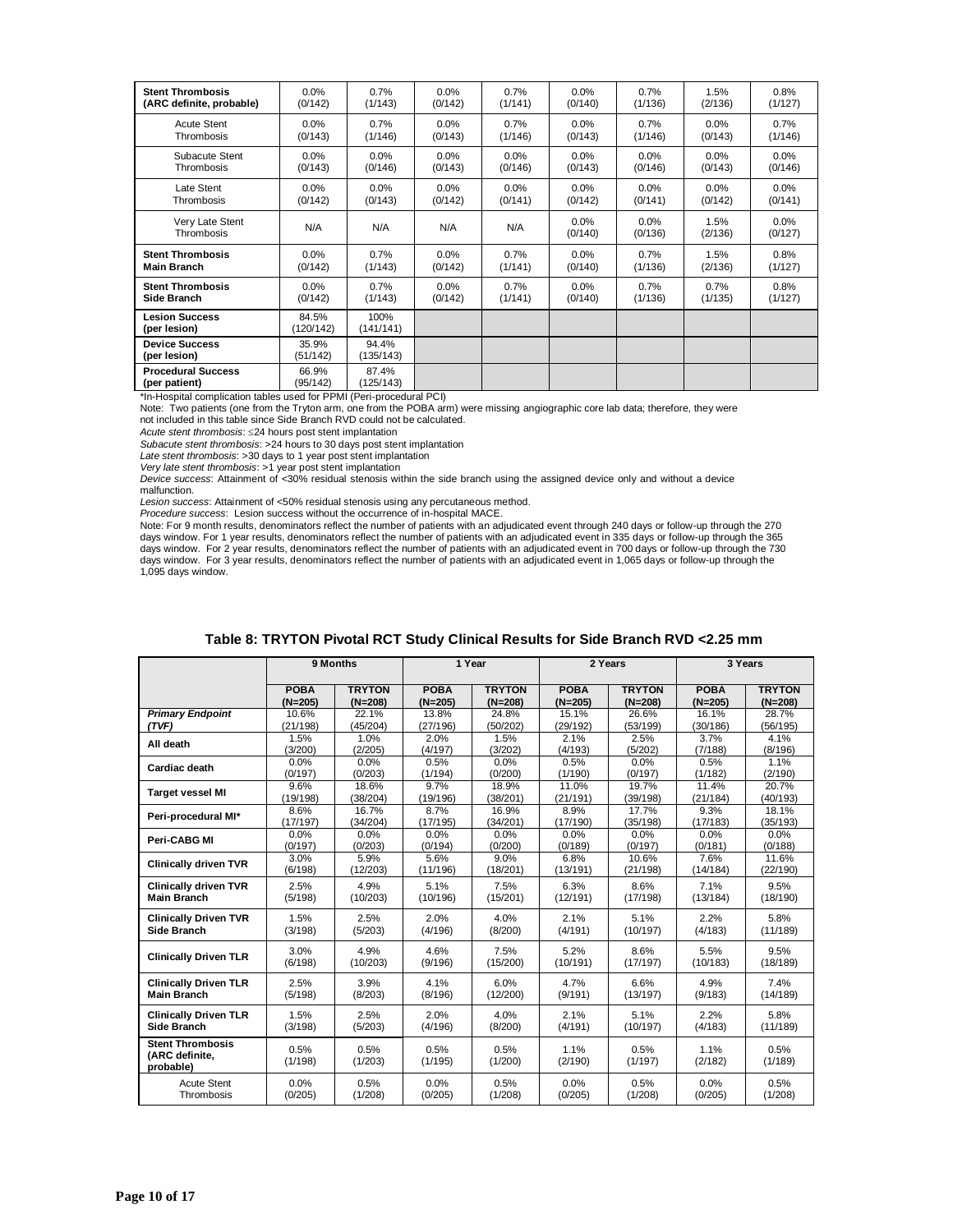| Subacute Stent                             | 0.5%               | 0.0%               | 0.5%    | 0.0%    | 0.5%            | 0.0%               | 0.5%            | $0.0\%$            |
|--------------------------------------------|--------------------|--------------------|---------|---------|-----------------|--------------------|-----------------|--------------------|
| <b>Thrombosis</b>                          | (1/205)            | (0/208)            | (1/205) | (0/208) | (1/205)         | (0/208)            | (1/205)         | (0/208)            |
| Late Stent                                 | $0.0\%$            | $0.0\%$            | $0.0\%$ | $0.0\%$ | 0.0%            | $0.0\%$            | $0.0\%$         | $0.0\%$            |
| Thrombosis                                 | (0/198)            | (0/203)            | (0/195) | (0/200) | (0/195)         | (0/200)            | (0/195)         | (0/200)            |
| Very Late Stent<br>Thrombosis              | N/A                | N/A                | N/A     | N/A     | 0.5%<br>(1/190) | $0.0\%$<br>(0/197) | 0.5%<br>(1/182) | $0.0\%$<br>(0/189) |
| <b>Stent Thrombosis</b>                    | 0.5%               | 0.5%               | 0.5%    | 0.5%    | 1.1%            | 0.5%               | 1.1%            | 0.5%               |
| Main Branch                                | (1/198)            | (1/203)            | (1/195) | (1/200) | (2/190)         | (1/197)            | (2/182)         | (1/189)            |
| <b>Stent Thrombosis</b>                    | 0.0%               | 0.5%               | 0.0%    | 0.5%    | 0.0%            | 0.5%               | $0.0\%$         | 0.5%               |
| Side Branch                                | (0/197)            | (1/203)            | (0/194) | (1/200) | (0/189)         | (1/197)            | (0/181)         | (1/189)            |
| <b>Lesion Success</b><br>(per lesion)      | 90.6%<br>(184/203) | 100%<br>(196/196)  |         |         |                 |                    |                 |                    |
| <b>Device Success</b><br>(per lesion)      | 41.2%<br>(84/204)  | 88.3%<br>(181/205) |         |         |                 |                    |                 |                    |
| <b>Procedural Success</b><br>(per patient) | 73.4%<br>(149/203) | 75.4%<br>(156/207) |         |         |                 |                    |                 |                    |

\*In-Hospital complication tables used for PPMI (Peri-procedural PCI)

Note: Two patients (one from the Tryton arm, one from the POBA arm) were missing angiographic core lab data; therefore, they were not included in this table since Side Branch RVD could not be calculated.

*Acute stent thrombosis*: 24 hours post stent implantation

*Subacute stent thrombosis*: >24 hours to 30 days post stent implantation

*Late stent thrombosis*: >30 days to 1 year post stent implantation

*Very late stent thrombosis*: >1 year post stent implantation

*Device success*: Attainment of <30% residual stenosis within the side branch using the assigned device only and without a device malfunction.

*Lesion success*: Attainment of <50% residual stenosis using any percutaneous method.

*Procedure success*: Lesion success without the occurrence of in-hospital MACE.

Note: For 9 month results, denominators reflect the number of patients with an adjudicated event through 240 days or follow-up through the 270 days window. For 1 year results, denominators reflect the number of patients with an adjudicated event in 335 days or follow-up through the 365<br>days window. For 2 year results, denominators reflect the number of patients w 1,095 days window.

#### **Table 9: TRYTON Pivotal RCT Percent Diameter Stenosis at 9 Months (Powered Secondary Endpoint)**

|                               | <b>Intended Population</b><br>Side Branch RVD ≥2.25 mm |                 | Side Branch RVD < 2.25 mm |                 |  |
|-------------------------------|--------------------------------------------------------|-----------------|---------------------------|-----------------|--|
|                               | <b>POBA</b>                                            | <b>TRYTON</b>   | <b>POBA</b>               | <b>TRYTON</b>   |  |
|                               | $(N=81)$                                               | $(N=64)$        | $(N=87)$                  | $(N = 94)$      |  |
| % Diameter Stenosis           | $40.6 \pm 17.2$                                        | $30.4 \pm 22.5$ | $36.8 + 15.0$             | $32.4 \pm 23.3$ |  |
|                               | $(81)^*$                                               | $(63)^*$        | $(87)^*$                  | $(92)^{*}$      |  |
| In-Segment                    | 32.1%                                                  | 22.2%           | 21.8%                     | 22.8%           |  |
| <b>Binary Restenosis Rate</b> | (26/81)                                                | (14/63)         | (19/87)                   | (22/92)         |  |

\*Subjects with qualified 9-month angiograms.

Kaplan-Meier survival curves for up to two years for ITT subjects and the Intended Population of ITT subjects (QCAassessed side branch RVD ≥2.25 mm) and ITT Subjects with undersized side branches (QCA-assessed side branch RVD <2.25 mm) are shown in Figures 2 and 3, respectively.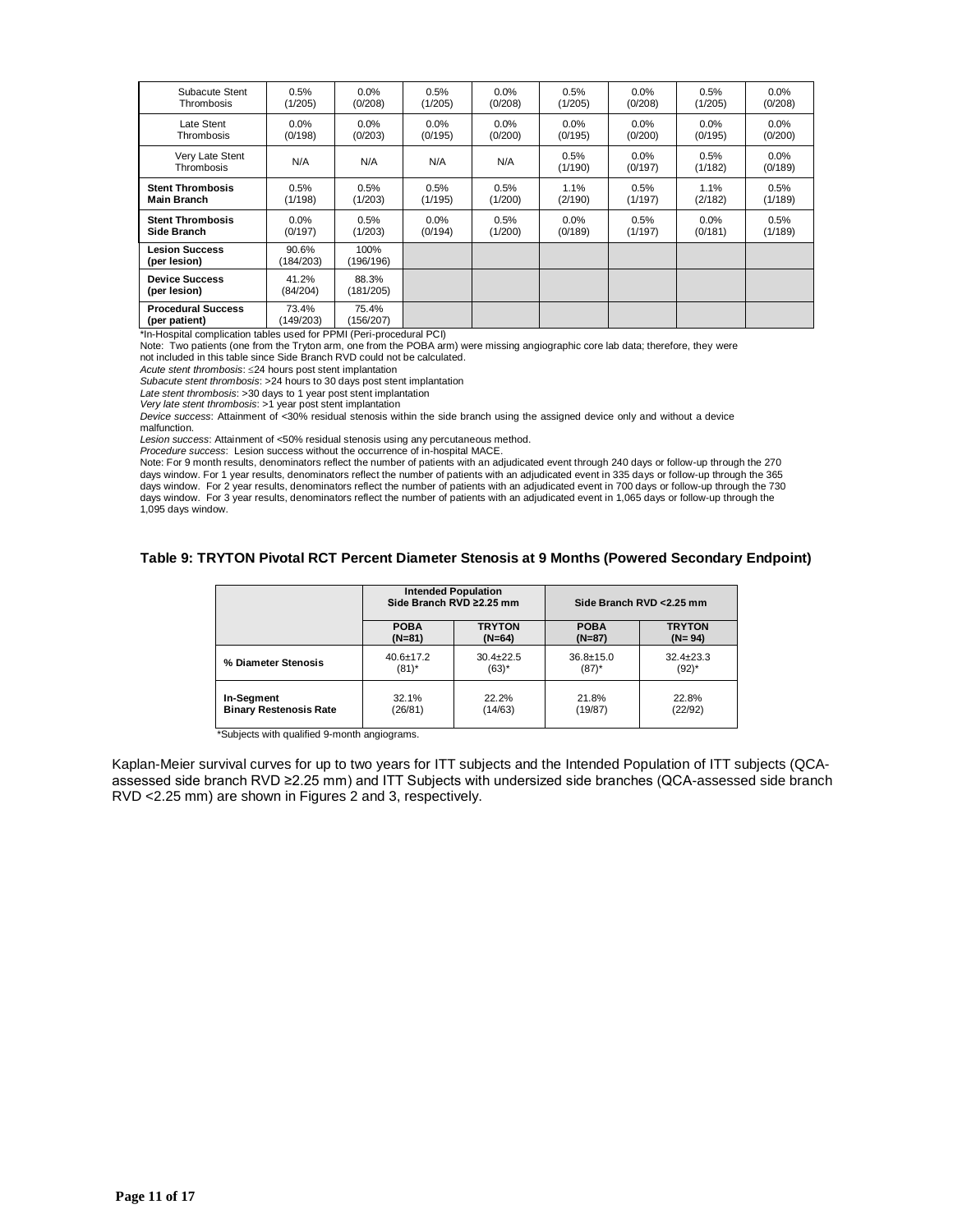**Figure 2: Survival Free From Target Vessel Failure (Intent-to-Treat Subjects)**



# **Figure 3: Survival Free From Target Vessel Failure (QCA-Assessed Side Branch RVD ≥2.25 mm (left panel) and <2.25 mm (right panel)**



**Results in Males and Females**: An analysis of the association of gender on the primary endpoint of 9-month TVF and the secondary powered angiographic endpoint of side branch in-segment %DS is presented in Table 10. Among ITT subjects, no significant interactions were detected in regard to 9-month TVF or 9-month side branch insegment %DS and whether the subject was a man or a woman.

| Table 10: TRYTON Pivotal RCT Gender Analysis of the Primary and Powered Secondary Endpoints – ITT<br><b>Population</b> |      |        |  |  |
|------------------------------------------------------------------------------------------------------------------------|------|--------|--|--|
|                                                                                                                        | Male | Female |  |  |

|                                                                                                  | Male                       |                          |                               | Female                     |                         |                               |
|--------------------------------------------------------------------------------------------------|----------------------------|--------------------------|-------------------------------|----------------------------|-------------------------|-------------------------------|
| Endpoint                                                                                         | <b>TRYTON</b><br>$(N=255)$ | <b>POBA</b><br>$(N=256)$ | <b>Difference</b><br>[95% CI] | <b>TRYTON</b><br>$(N=100)$ | <b>POBA</b><br>$(N=93)$ | <b>Difference</b><br>[95% CI] |
|                                                                                                  |                            |                          |                               |                            |                         |                               |
| TVF*                                                                                             | 15.9%<br>(40/251)          | 13.1%<br>(33/251)        | 2.8%<br>$[-3.4\%, 9.0\%]$     | 18.6%<br>(18/97)           | 11.1%<br>(10/90)        | 7.4%<br>$[-2.7\%, 17.5\%]$    |
| In-Segment Side-<br><b>Branch Percent</b><br>Diameter Stenosis at I<br>9 months**<br>Mean±SD (N) | $31.2 + 22.3$<br>(116)     | $38.5 \pm 16.4$<br>(123) | $-7.3$<br>$[-12.3,-2.3]$      | $32.8 + 24.9$<br>(39)      | $39.1 \pm 15.6$<br>(45) | $-6.3$<br>$[-15.4, 2.7]$      |

\*Denominators are the number of patients with follow-up of at least 270 days or a TVF event within 270 days.

Events presented in this table have been adjudicated by the CEC. \*\*Subjects in the angiographic follow-up cohort with qualified 9-month angiograms. Angiographic data presented in this table were provided by the Angiographic Core Laboratory.

# **TRYTON Extended Access (EA) Confirmatory Study**

**Primary Objective:** To assess the ability of operators to select bifurcation lesions with side branches of appropriate size (minimum RVD 2.5 mm by visual estimate or 2.25 mm by QCA), to assess the periprocedural safety of the TRYTON Side Branch Stent, and collect data to confirm the results of the post-hoc analysis of the Intended Populating (QCAassessed side branch RVD ≥2.25 mm) observed in the Pivotal RCT.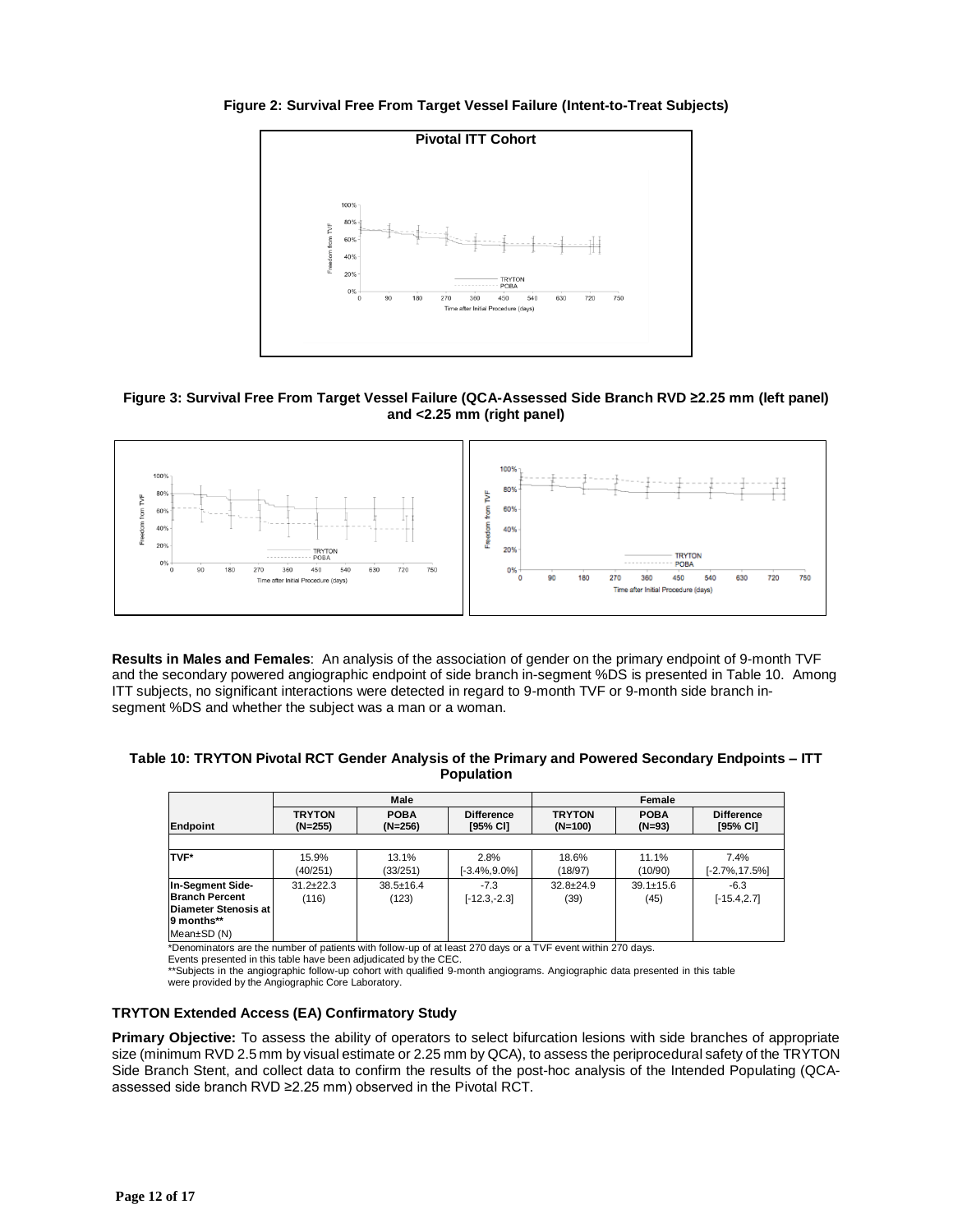**Design:** The TRYTON Extended Access (EA) Confirmatory Study is a single arm study, which enrolled 133 subjects treated with the TRYTON Side Branch Stent plus implantation of an approved DES in the main branch for treatment of native coronary artery bifurcation disease. The EA Confirmatory study mirrored the TRYTON Pivotal RCT study protocol enrollment criteria supplemented with an emphasis on proper side branch size selection, targeting patients with a side branch RVD ≥2.5 mm by visual estimate and ≥2.25 mm by QCA as assessed by the angiographic core laboratory.

The primary endpoint of the EA Confirmatory study was periprocedural MI after PCI (PPMI) defined as a CK-MB elevation >3 times the upper range limit within the first 48 hours after percutaneous coronary intervention (PCI).

A total of 133 subjects were enrolled at 28 sites in the U.S. and Europe. All 133 patients were included in the intentto-treat analysis set and evaluable for the primary endpoint. Follow-up assessments were conducted at 30 days and 1 year post-index procedure.

**Demographics:** Subjects had a mean (±SD) age of 65.6 (±9.5) years and 69.9% (93/133) were men. A total of 25.8% (34/132) of the subjects were diabetics, 82% (109/133) were hypertensive, and 71.2% (94/132) had hypercholesterolemia, 21.1% (28/133) were current smokers, 32.3% (43/133) had prior MI, 39.8% (53/133) had previous PCI, and 2.3% (3/133) had prior CABG.

**Baseline Lesion Characteristics**: As assessed by the angiographic core laboratory, true bifurcation lesions (Medina Classification 1.1.1; 0.1.1; 1.0.1) at enrollment were present in 100% (133/133) of the subjects (Table 11). The mean (±SD) main branch lesion length was 17.23 (±7.89) mm, and side branch lesions had a mean length at baseline of 5.94 (±2.53) mm. The mean (±SD) QCA-assessed side branch RVD was 2.49±0.20 mm. Operators were able to select bifurcation lesion side branches ≥2.25 mm in diameter by QCA in 99.2% (132/133) of subjects.

| 71.4% (95/133)  | 50.4% (67/133)  |
|-----------------|-----------------|
|                 |                 |
| $0.0\%$ (0/133) | $0.0\%$ (0/133) |
| 11.3% (15/133)  | 15.0% (20/133)  |
| 17.3% (23/133)  | 34.6% (46/133)  |
| $0.0\%$ (0/133) | $0.0\%$ (0/133) |
| $0.0\%$ (0/133) | $0.0\%$ (0/133) |
| $0.0\%$ (0/133) | $0.0\%$ (0/133) |
| $0.0\%$ (0/133) | $0.0\%$ (0/133) |
|                 |                 |

## **Table 11: TRYTON EA Confirmatory Study Medina Classification (Intent-to-Treat Subjects)**

**Primary Endpoint Results**: The observed PPMI rate in TRYTON stent treated subjects was 10.5% (14/133). The one-sided 95% upper confidence bound was 16.0%, which met the pre-specified performance goal of 17.9% (P=0.014). In-hospital, 30-day, and 1-year event rates for the primary endpoint and rates for other important clinical events are shown in Table 12.

# **Table 12: TRYTON EA Confirmatory Study Clinical Results Through 1 Year Follow-Up (Intent-to-Treat Subjects)**

|                                          | In-Hospital<br>$(N=133)$ | 30 Days<br>$(N=133)$ | 1 Year<br>$(N=133)$ |
|------------------------------------------|--------------------------|----------------------|---------------------|
| <b>TVF</b>                               | 10.5% (14/133)           | 10.6% (14/132)       | 16.5% (21/127)      |
| All death                                | $0.0\%$ (0/133)          | $0.0\%$ (0/132)      | 2.3% (3/128)        |
| Cardiac death                            | $0.0\%$ (0/133)          | $0.0\%$ (0/132)      | $0.0\%$ (0/125)     |
| <b>Target vessel MI</b>                  | 10.5% (14/133)           | 10.6% (14/132)       | 11.8% (15/127)      |
| Peri-procedural MI*                      | 10.5% (14/133)           | 10.6% (14/132)       | 11.0% (14/127)      |
| Peri-CABG MI                             | $0.0\%$ (0/133)          | $0.0\%$ (0/132)      | $0.0\%$ (0/125)     |
| <b>Clinically driven TVR</b>             | 1.5% (2/133)             | 2.3% (3/132)         | 8.8% (11/125)       |
| <b>Clinically driven TVR Main Branch</b> | $0.8\%$ (1/133)          | $2.3\%$ (3/132)      | 5.6% (7/125)        |
| <b>Clinically Driven TVR Side Branch</b> | 1.5% (2/133)             | 1.5% (2/132)         | 5.6% (7/125)        |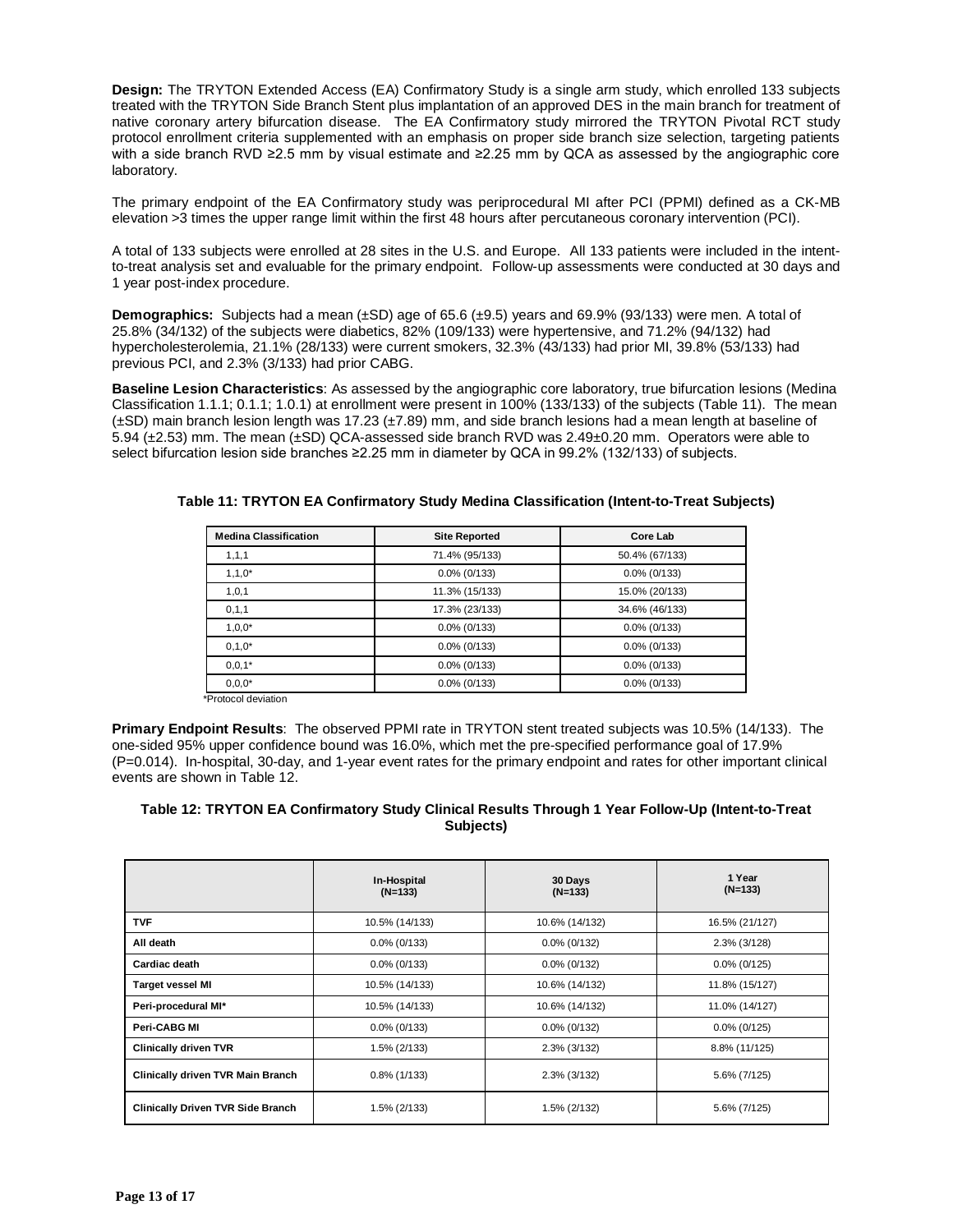| <b>Clinically Driven TLR</b>                        | 1.5% (2/133)     | 2.3% (3/132)    | 8.8% (11/125)   |
|-----------------------------------------------------|------------------|-----------------|-----------------|
| <b>Clinically Driven TLR Main Branch</b>            | $0.8\%$ (1/133)  | 2.3% (2/132)    | 5.6% (7/125)    |
| <b>Clinically Driven TLR Side Branch</b>            | 1.5% (2/133)     | 1.5% (2/132)    | 5.6% (7/125)    |
| <b>Stent Thrombosis</b><br>(ARC definite, probable) | 2.3% (3/133)     | 2.3% (3/132)    | 2.4% (3/125)    |
| <b>Acute Stent Thrombosis</b>                       | 2.3% (3/133)     | 2.3% (3/133)    | 2.3% (3/133)    |
| <b>Subacute Stent Thrombosis</b>                    | N/A              | $0.0\%$ (0/132) | $0.0\%$ (0/132) |
| <b>Late Stent Thrombosis</b>                        | N/A              | N/A             | $0.0\%$ (0/125) |
| <b>Stent Thrombosis</b><br><b>Main Branch</b>       | 1.5% (2/133)     | 1.5% (2/132)    | 1.6% (2/125)    |
| <b>Stent Thrombosis</b><br>Side Branch              | 2.3% (3/133)     | 2.3% (3/132)    | 2.4% (3/125)    |
| <b>Lesion Success</b><br>(per lesion)               | 100.0% (130/130) |                 |                 |
| <b>Device Success</b><br>(per lesion)               | 93.8% (122/130)  |                 |                 |
| <b>Procedural Success</b><br>(per patient)          | 89.3% (117/131)  |                 |                 |

The ITT population includes all enrolled subjects.

\*There were 3 ITT subjects with missing CKMB measures that had sufficient follow-up (≥2 days) and 8 ITT subjects with CKMB

measures at 12 hours that did not have sufficient follow-up (≥2 days); all of them are included in the denominator.

Myocardial infarction was defined using a modified version of the Joint ESC/ACC/AHA/WHF Task Force for the

Redefinition of Myocardial Infarction and Academic Research Consortium criteria.

*Acute stent thrombosis*: 24 hours post stent implantation

*Subacute stent thrombosis*: >24 hours to 30 days post stent implantation *Late stent thrombosis*: >30 days to 1 year post stent implantation

*Device success*: Attainment of <30% residual stenosis within the side branch using the assigned device only and without

a device malfunction.

*Lesion success*: Attainment of <50% residual stenosis using any percutaneous method.

*Procedure success*: Lesion success without the occurrence of in-hospital MACE.

#### **Patient Selection and Treatment**

The risks and benefits should be considered for each patient before use of the TRYTON Side Branch Stent System. Patient selection factors to be assessed should include an evaluation regarding risk of long-term antiplatelet therapy. Stenting is generally avoided in patients at heightened risk of bleeding (e.g. those patients with recently active gastritis or peptic ulcer disease) in whom anti-platelet therapy would be contraindicated.

Premorbid conditions (i.e. diabetes mellitus, renal failure, severe obesity) that increase the risk of poor initial results or the need for emergency bypass surgery should be considered.

#### **Recommended Additional Materials**

- Radiographic contrast media diluted 1:1 with sterile saline
- An appropriate vascular sheath introducer and dilator set
- A guiding catheter of appropriate size, (as indicated on the product label), tip shape and length
- A guide wire with maximum diameter of 0.014"
- A hemostatic Y-adapter (I.D. of at least 0.096" is recommended)
- An inflation device with manometer readings from 0 to 20 ATM in 1 ATM increments
- An appropriately sized PTCA pre-dilation catheter
- 20 cc syringe
- Sterile heparinized normal saline
- Balloon Expandable Coronary Stent (main vessel)

#### **Clinical Procedure**

Use of this coronary stent and delivery system requires advanced angioplasty skills. The following instructions provide technical guidance but do not obviate formal training for the physician in the use of coronary stents and delivery systems. Only physicians who have received adequate training should perform implant of the TRYTON Side Branch Stent.

1. Choose the appropriate stent/balloon size using the results of diagnostic angiography and the stent matrix in Table 1 above. The TRYTON stent is mounted on balloon delivery systems with 2.5 mm Side Branch regions and larger.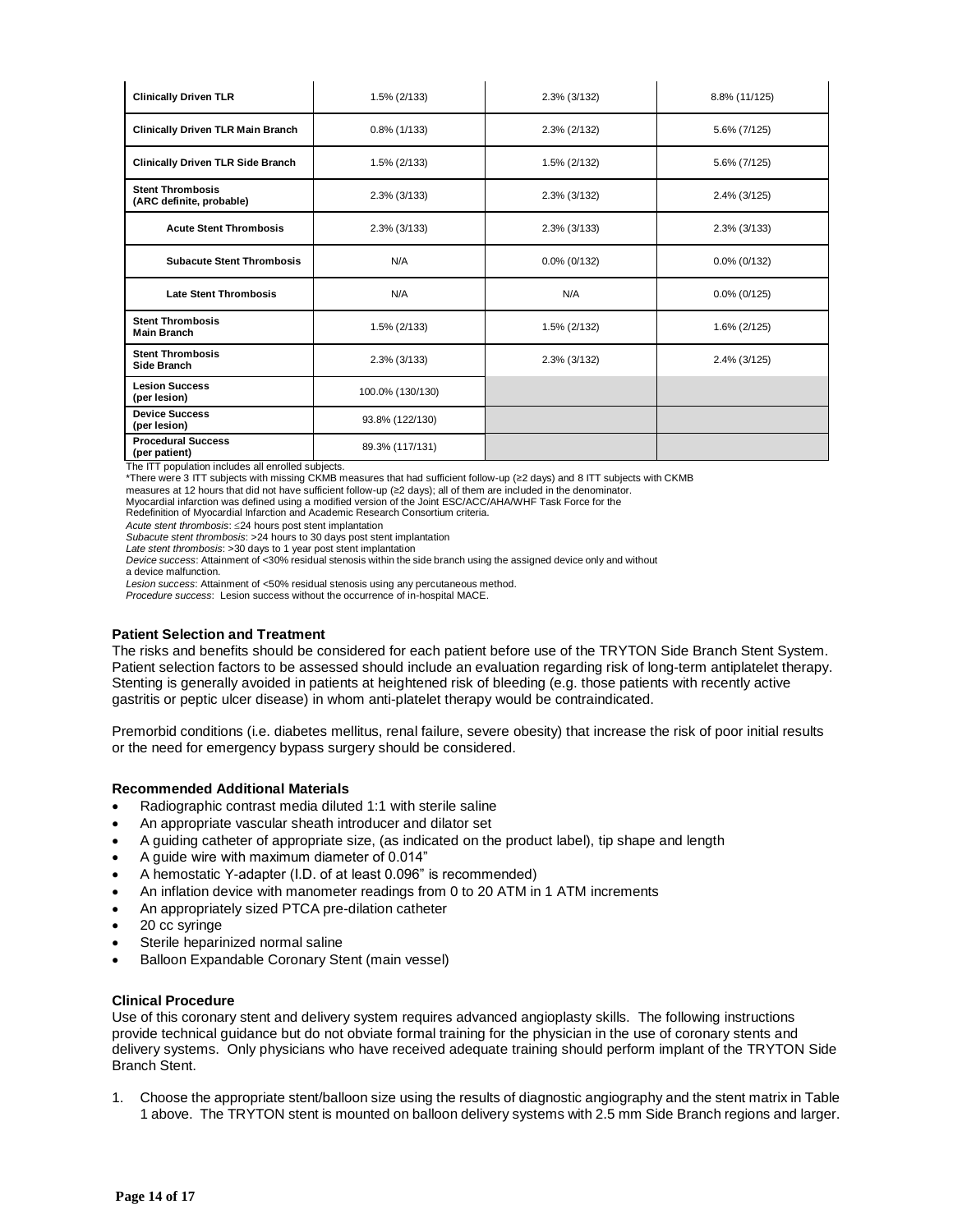It is important to insure that the TRYTON Stent is deployed in Side Branches of appropriate size, i.e., RVD ≥2.5 mm by visual estimate or ≥2.25 mm by QCA. Side branch measurement can be achieved by online QCA or utilizing the diameter of the pre-dilation balloon as a bench mark, e.g., 2.5 mm balloon inflated to nominal pressure provides an accurate reference to determine if a SB is >2.5 mm in diameter.

- 2. Remove the stent delivery system from the packaging and place in a sterile area using sterile technique.
- 3. Prior to using this device, all equipment, including the entire TRYTON Side Branch Stent/Stent Delivery System should be visually examined carefully for defects. Specifically, examine the distal balloon region for kinks or bends in the catheter and damage to the stent. Do not use any defective equipment.
- 4. Utilize standard techniques and the manufacturer's instructions to place the vascular sheath, guiding catheter, coronary stent (main vessel), and guide wire.
- 5. Stent Delivery System Preparation
	- a. Utilize standard technique for the preparation of the TRYTON Side Branch Stent Delivery System
	- b. Visually inspect the balloon/stent assembly to assure proper placement of the stent between the most distal and most proximal marker bands. Do not use any defective equipment.
		- *Note: You may not be able to see the two middle markerbands as they are located under the stent. Do not wipe the balloon / stent assembly as this may cause damage or dislodgement of the stent.*
	- c. Remove the protective mandrel from the guide wire lumen by pulling on the loop end of the mandrel at the guide wire exit port.

## **Use of the TRYTON Side Branch Stent/Stent Delivery System**

*Note: The physician(s) should consider and select an appropriate anticoagulation regimen.*

- 1. Place a guidewire across the lesion into the side branch and a second guidewire across the lesion into the distal main vessel.
- 2. Pre-dilate the side branch lesion with an appropriately-sized balloon in order to facilitate the tracking of the stent across the lesion. Note that the pre-dilation balloon when inflated can provide a reliable benchmark to aid in the visual assessment of the Side Branch RVD.
- 3. Advance the TRYTON Side Branch Stent/Stent Delivery System prepared in the CLINICAL PROCEDURE over the side branch guidewire to the treatment site.
- 4. Position TRYTON Side Branch Stent at the lesion site. Pay special attention to ensure that the mid markers on TRYTON Stent Delivery System straddle side branch origin.

The two mid markers should straddle the ostium of the side branch.



**Caution**: Do not apply excessive force to advance the TRYTON Side Branch Stent/ Stent Delivery System. If the advancement of the system is not possible in spite of adequate guiding catheter support, consider removing the TRYTON Side Branch Stent/ Stent Delivery System to perform additional pre-dilatation.

- 5. Do not attempt to pull an unexpanded stent back into the guiding catheter, as stent damage or stent dislodgement may occur. Movement in and out through the distal end of the guiding catheter should not be performed as the stent may be damaged when retracting the undeployed stent back into the guiding catheter. To withdraw the TRYTON Side Branch Stent system, the entire system with the guiding catheter should be removed as a single unit.
- 6. When removing the delivery system as a single unit:
	- a. Do not retract the delivery system into the guiding catheter.
	- b. Position the proximal balloon marker just distal to the tip of the guiding catheter.
	- c. Advance the guidewire into the coronary anatomy as far distally as safely possible.
	- d. Tighten the rotating hemostatic valve to secure the delivery system to the guiding catheter, then remove the guiding catheter and delivery system as a single unit.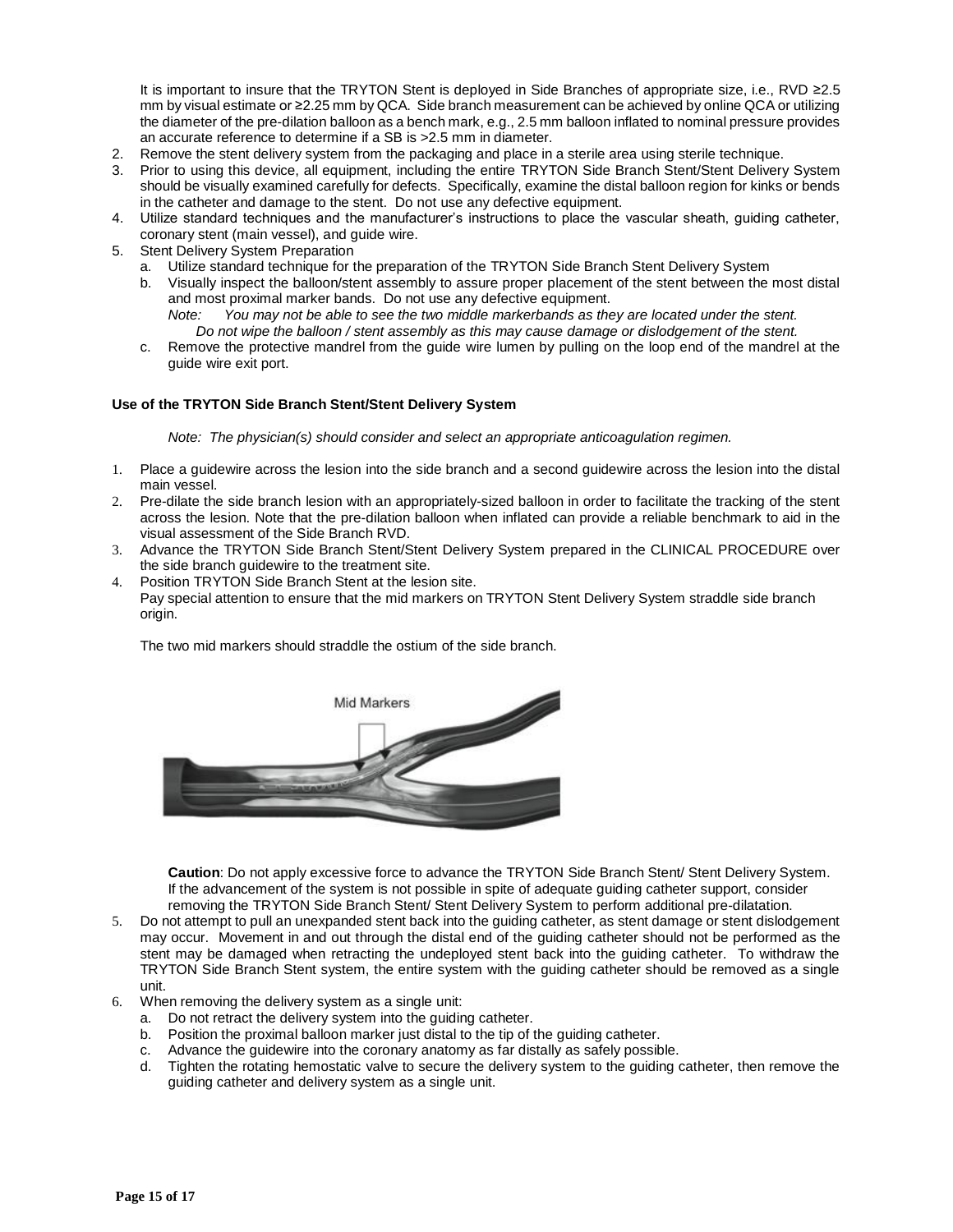- 7. If removal of the entire system with the guiding catheter as a single unit is not clinically feasible, prior to retracting the TRYTON Side Branch Stent/Stent Delivery System, all efforts should be made to ensure the **guiding catheter** is:
	- a. **Coaxial** with the TRYTON Side Branch Stent/Stent Delivery System,
	- b. **Disengaged** from the coronary artery, and
	- c. **Withdrawn** into the aorta as far as feasible.
- 8. Failure to follow these steps and/or applying excessive force to the delivery system can potentially result in loss or damage to the stent and/or delivery system components.
- 9. Inflate the TRYTON Side Branch Stent Delivery System balloon, expanding the stent to optimize strut apposition against the arterial wall. Do not exceed the rated burst pressure of the balloon provided in the Compliance Chart included with the device
- 10. After stent deployment, deflate the balloon catheter and withdraw it while maintaining the guide wire position. **Caution:** Do not begin withdrawal of the delivery catheter until the balloon is fully deflated. Using fluoroscopic guidance, observe the withdrawal of the TRYTON Side Branch Stent Delivery System to ensure that the catheter does not catch onto the stent. If resistance is encountered, carefully advance the TRYTON Side Branch Stent Delivery System and gently withdraw.
- 11. Select an angioplasty balloon catheter using the proximal main branch reference vessel diameter as a guide. Position the catheter with the distal marker at the side branch origin and dilate the balloon to a maximum of 1:1 balloon to artery ratio.
- 12. Perform post TRYTON Side Branch Stent deployment angiography following administration of intracoronary nitroglycerin unless contraindicated. Confirm the position of the TRYTON Side Branch Stent within the artery and its proper apposition against the arterial wall.



- 13. Retract the post-dilation balloon while maintaining both guide wires.
- 14. With the assistance of fluoroscopy, re-position guide wire previously in side branch into main vessel distal to the side branch origin.
	- Use special attention to avoid guide wire retraction proximal to TRYTON Stent.
- 15. Select an appropriate Balloon Expandable Coronary Stent to treat the main vessel.

-- Select stent with sufficient length to cover the entire lesion as well as to cover proximal portion of the TRYTON Side Branch Stent.

- 16. Prepare the Balloon Expandable Coronary Stent to treat main vessel according to its Instructions for Use.
- 17. Track Balloon Expandable Coronary Stent to lesion site within the main vessel such that the distal portion of the main vessel stent extends through the TRYTON Side Branch Stent. In addition, the proximal portion of the main vessel stent should cover the main vessel region of the TRYTON Side Branch Stent.
	- a. If resistance is encountered when tracking the Balloon Expandable Coronary Stent across the proximal portion of the TRYTON Side Branch Stent, do not use excessive force.
		- Consider removal of Balloon Expandable Coronary Stent (main vessel) and perform 'post-dilation' of the main vessel portion of the TRYTON Side Branch Stent.
- 18. Remove initially placed 'trapped' main vessel guide wire after the Balloon Expandable Coronary Stent is positioned within the main vessel but before it is deployed.
- 19. Deploy Balloon Expandable Coronary (main vessel) Stent.
- 20. Retract Stent Delivery Balloon Catheter while maintaining guide wire position.
- 21. Select an additional guide wire and prepare according to Instructions for Use.
- 22. Under fluoroscopic guidance, advance the guide wire through proximal portion of the main vessel stent and into the side branch.
	- Use special attention to ensure that the guide wire enters the proximal portion of the main vessel stent via the lumen.
- 23. Utilizing appropriately sized balloon catheters, perform simultaneous balloon inflations in both the side branch and main vessel stent.
	- a. Use special attention to ensure that both balloons are positioned within the stented arterial segments.
	- b. Do not exceed the rated burst pressure for each balloon as specified in the Instructions for Use.
- 24. Remove both angioplasty balloon catheters.
- 25. Repeat angiography to confirm adequate stent expansion. Remove the guide wires.